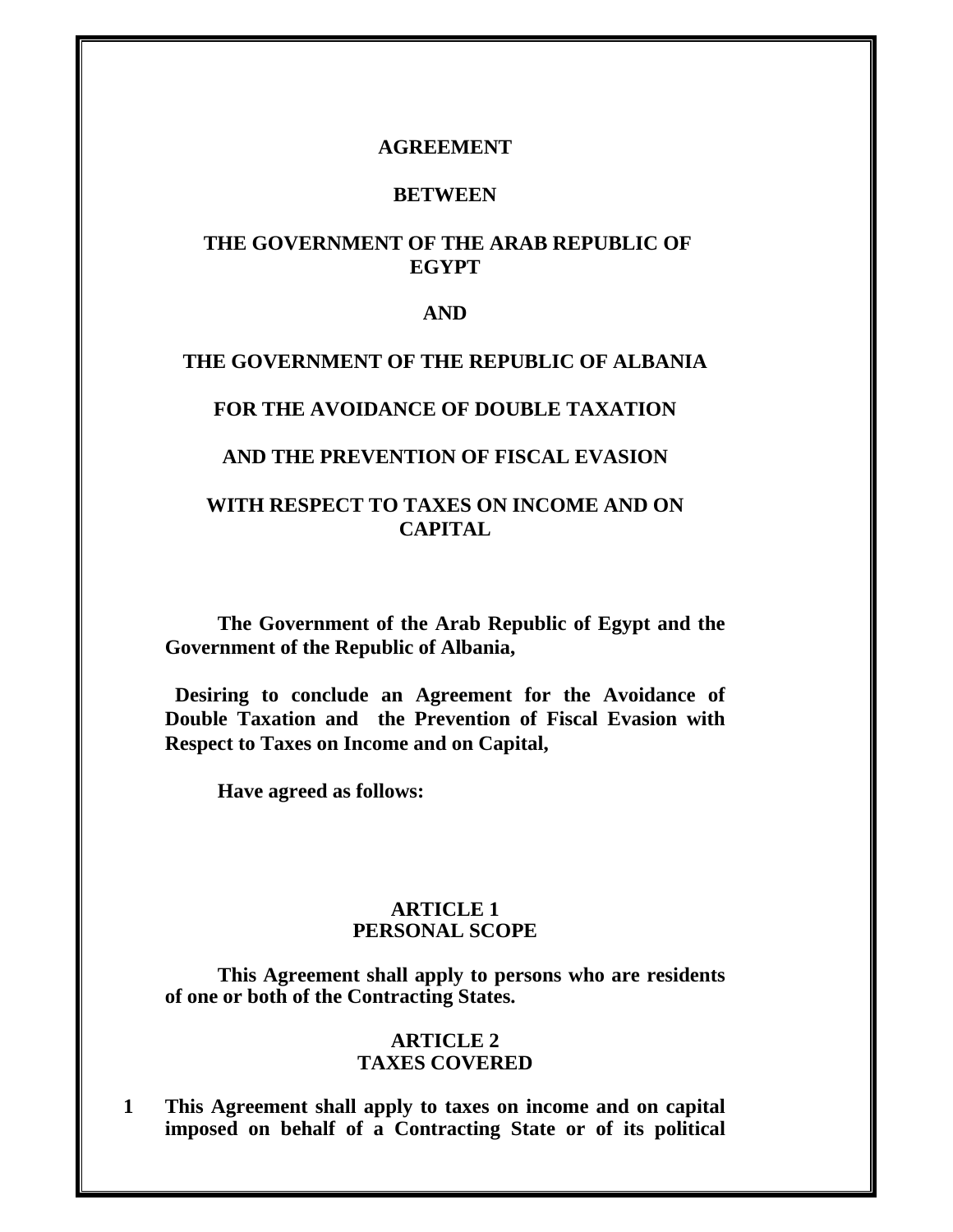**subdivisions or local authorities, irrespective of the manner in which they are levied .** 

- **2 There shall be regarded as taxes on income and on capital all taxes imposed on total income, or on total capital, or on elements of income or of capital, including taxes on gains from the alienation of movable or immovable property, taxes on the total amounts of wages or salaries as well as taxes on capital appreciation .**
- **3 The existing taxes to which the Agreement shall apply are:** 
	- **(a) In the case of the Arab Republic of Egypt:** 
		- **( i ) the tax on income derived from immovable properties (including the land tax, and the building tax) ;**
		- **(ii) The unified tax on income of individuals;**
		- **(iii) The corporation profits tax;**
		- **(iv) The Development duty imposed by the law No. 147 of the year 1984 and its amendments;**
		- **(v) The supplementary taxes imposed as percentage of taxes mentioned above or otherwise;** 
			- **(Hereinafter referred to as "Egyptian tax").**
	- **(b) In the case of the Republic of Albania :** 
		- **( i ) The profits tax ;**
		- **(ii) The tax on small business activities ;**
		- **(iii) the personal income tax, and**
		- **(iv) The property tax.**

**(Hereinafter referred to as "Albanian tax").** 

**4 The Agreement shall also apply to any identical or substantially similar taxes which are imposed after the date of signature of the Agreement in addition to, or in place of, the existing taxes. The competent authorities of the Contracting States shall notify each other of any substantial changes which have been made in their respective taxation laws.** 

# **ARTICLE 3**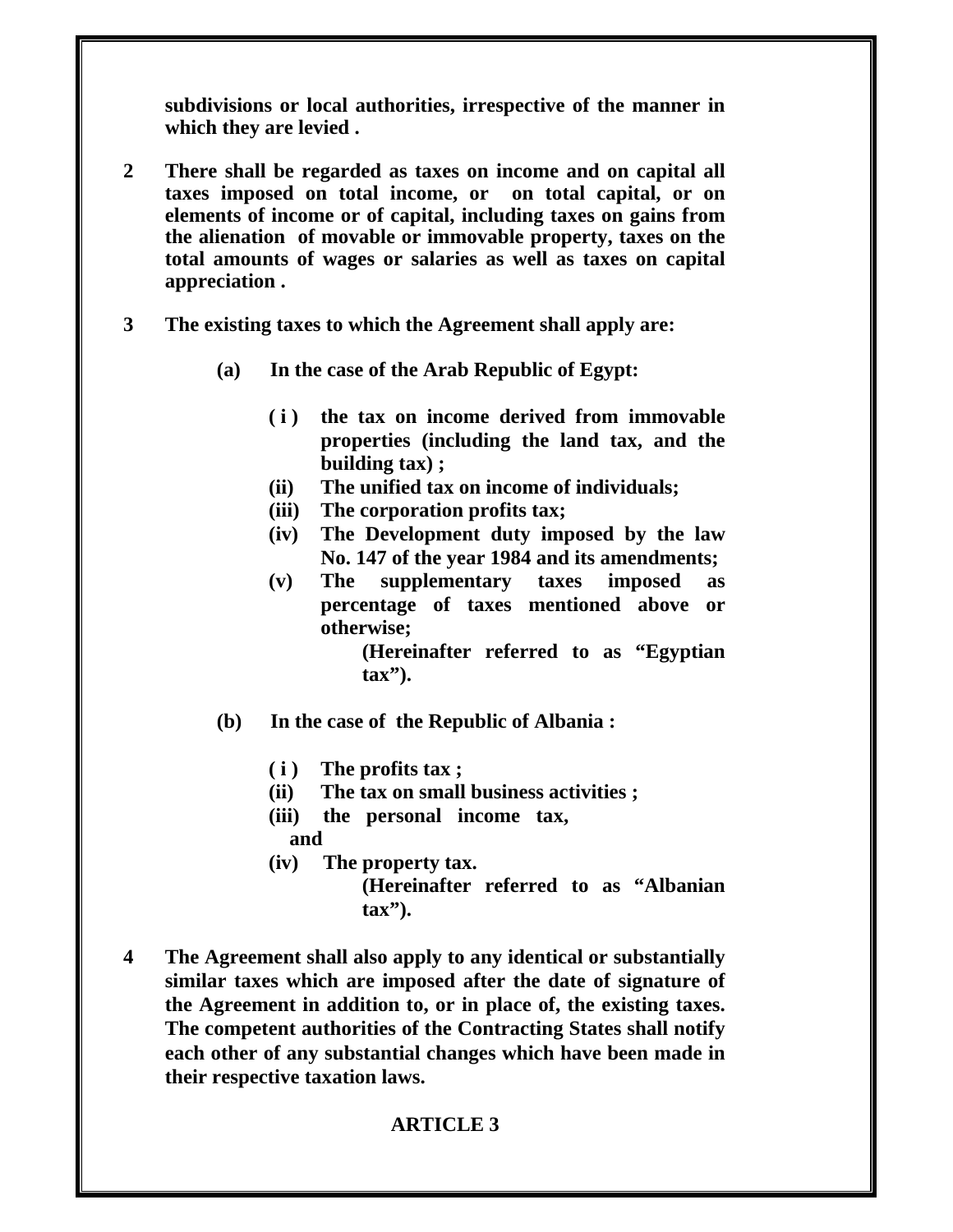#### **GENERAL DEFINITIONS**

- **1 For the purposes of this Agreement, unless the context otherwise requires:** 
	- **(a) the term "Egypt" means the Arab Republic of Egypt,**  and when used in a geographical sense, the term " Egypt" includes:
		- **(i) The territorial seas thereof; and**
		- **(ii) the seabed and subsoil of the submarine areas adjacent to the coast thereof, but beyond the territorial sea, over which Egypt exercises sovereign rights, in accordance with Egyptian legislation and international law for the purpose of exploration for and the exploitation of the natural resources of such area, but only to the extent that the person, property or activity to which the Agreement is being applied is connected with such exploration or exploitation;**
	- **(b) the term " Albania " means the Republic of Albania , and when used in the geographical sense, means the territory of the Republic of Albania, including territorial waters and air space over them as well as any area beyond the territorial waters of the Republic of Albania, which, in accordance with international law and the laws of the Republic of Albania, is an area within which the Republic of Albania may exercise rights with respect to the seabed and subsoil and their natural resources ;**
	- **(c) The terms "a Contracting State" and "the other Contracting State" mean, Egypt or Albania as the context requires;**
	- **(d) The term "person" includes an individual, a company and any other body of persons;**
	- **(e) The term "company" means any body corporate or any entity which is treated as a juridical person for tax purposes;**
	- **(f) the terms "enterprise of a Contracting State" and "enterprise of the other Contracting State" mean respectively an enterprise carried on by a resident of a**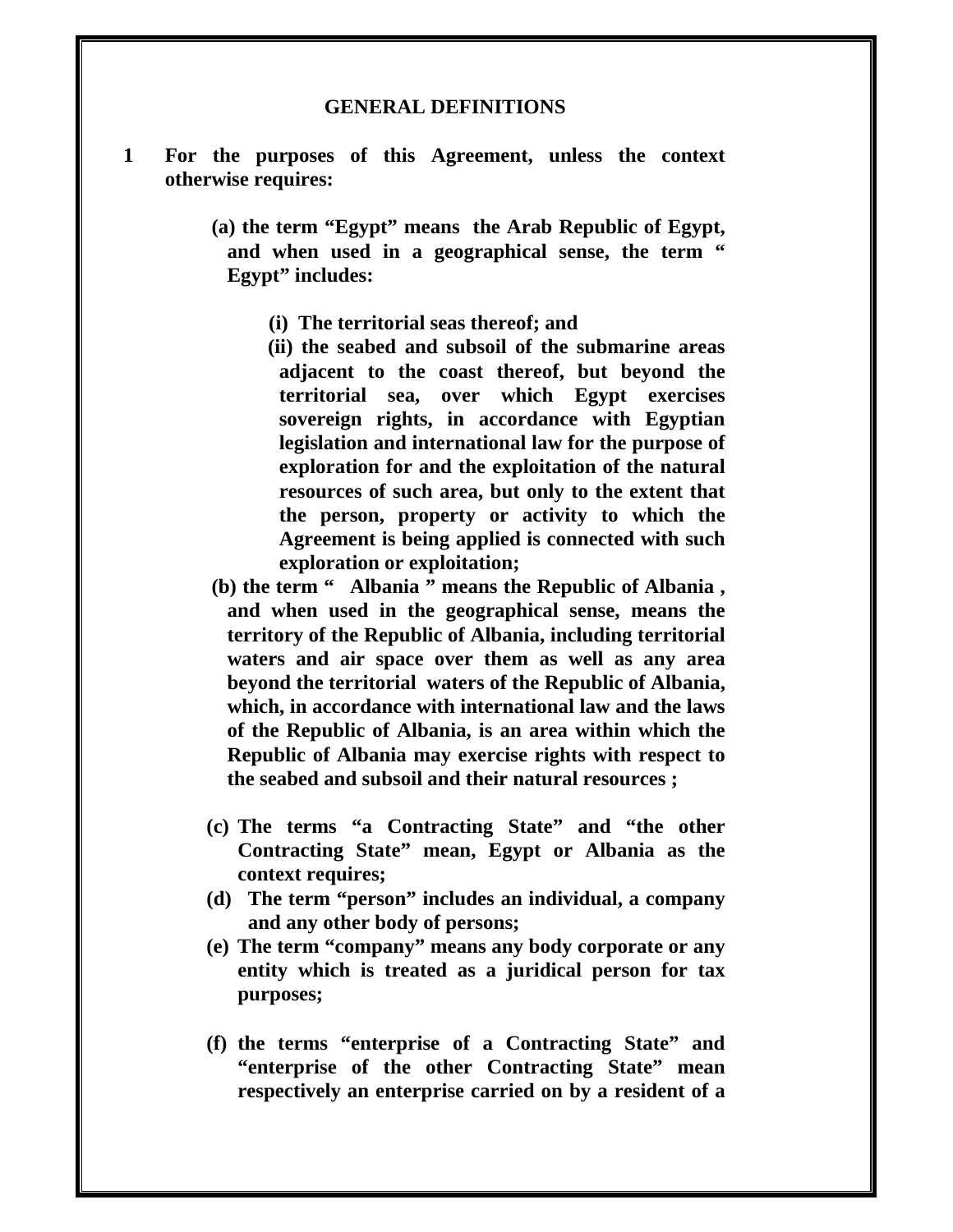**Contracting State and an enterprise carried on by a resident of the other Contracting State ;** 

- **(g) The term "tax" means Albanian tax or Egyptian tax, as the context requires;**
- **(h) the term "international traffic" means any transport by a ship or aircraft operated by an enterprise which has its place of effective management in a Contracting State except when the ship or aircraft is operated solely between places in the other Contracting State;**
- **(i) The term "competent authority" means:** 
	- **(a) In the case of Egypt, the Minister of Finance or his authorized representative;**
	- **(b) In the case of Albania, the Minister of Finance or his authorized representative;**
- **(j) The term "national" means:** 
	- **(a) Any individual possessing the nationality of a Contracting State;**
	- **(b) Any juridical person, partnership or association deriving their status as such from the law in force in a Contracting State.**
- **2 As regards the application of the Agreement by a Contracting State, any term not defined therein shall, unless the context otherwise requires, have the meaning which it has under the law of that State concerning the taxes to which the Agreement applies. Any meaning under the applicable tax laws of that State prevails over other meanings given to the term under other laws of that State.**

#### **ARTICLE 4 RESIDENT**

**1 For the purposes of this Agreement, the term "resident of a Contracting State" means any person who, under the laws of**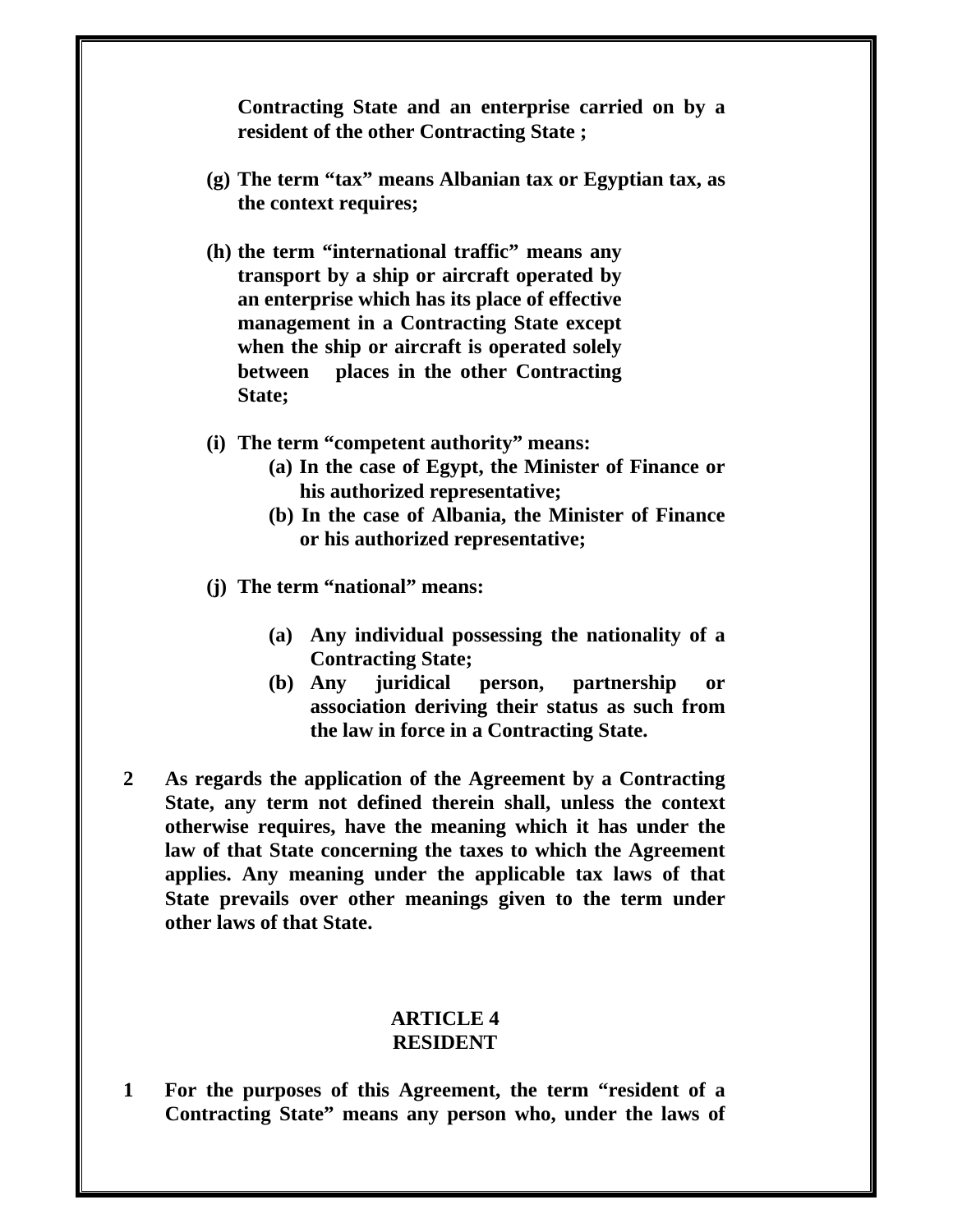**that State, is liable to tax therein by reason of his domicile, residence, place of management or any other criterion of a similar nature.** 

- **2 Where by reason of the provisions of paragraph 1, an individual is a resident of both Contracting States, then his status shall be determined as follows:** 
	- **(a) he shall be deemed to be a resident of the State in which he has a permanent home available to him; if he has a permanent home available to him in both States, he shall be deemed to be a resident of the State with which his personal and economic relations are closer (center of vital interests);**
	- **(b) if the State in which he has his center of vital interests cannot be determined, or if he has not a permanent home available to him in either State, he shall be deemed to be a resident of the State in which he has an habitual abode;**
	- **(c) if he has an habitual abode in both States or in neither of them, he shall be deemed to be a resident of the State of which he is a national;**
	- **(d) if he is a national of both States or of neither of them, the competent authorities of the Contracting States shall settle the question by mutual agreement.**
- **3 Where by reason of the provisions of paragraph 1 a person other than an individual is a resident of both Contracting States, then it shall be deemed to be a resident of the State in which its place of effective management is situated.**

## **ARTICLE 5 PERMANENT ESTABLISHMENT**

**1 For the purposes of this Agreement, the term "permanent establishment" means a fixed place of business through which the business of an enterprise is wholly or partly carried on.**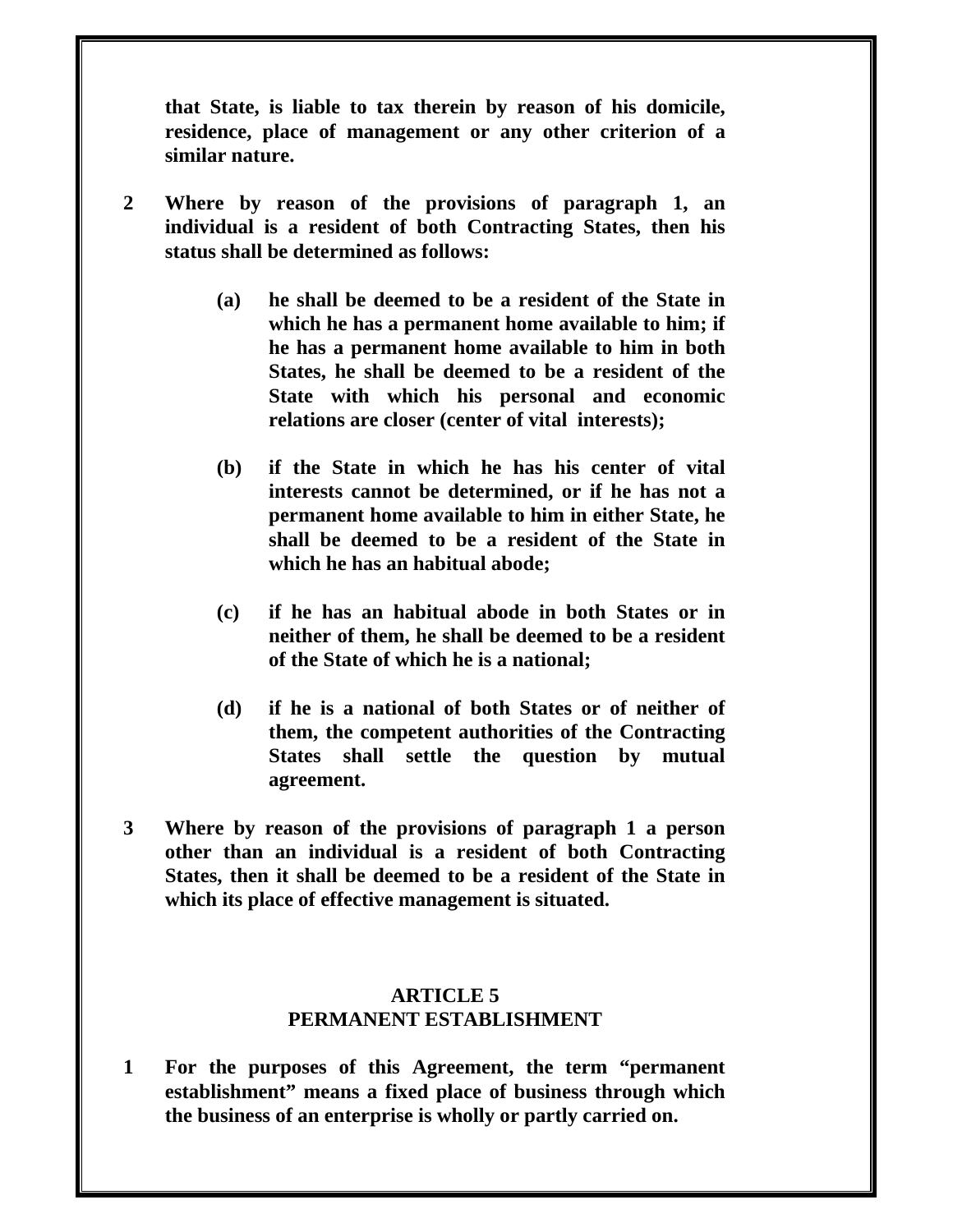## **2 The term "permanent establishment" includes especially:**

- **(a) a place of management ;**
- **(b) a branch ;**
- **(c) an office ;**
- **(d) a factory ;**
- **(e) a workshop ;**
- **(f) a mine, an oil or gas well, a quarry or any other place of extraction of natural resources ;**
- **(g) a farm or a plantation ;**
- **(h) Premises and warehouses used as sales outlets .**
- **3 The term "permanent establishment" likewise encompasses:** 
	- **(a) a building site or a construction or assembly project or installation project or supervisory activities in connection therewith, but only where such site, project or activities continue for a period or periods aggregating more than six months, within any 12 month period;**
	- **(b) the furnishing of services, including consultancy services, by an enterprise through employees or other personnel , but only where activities of that nature continue( for the same or a connected project) within the country for a period or periods aggregating more than six months within any 12 month period .**
- **4. Notwithstanding the preceding provisions of this Article, the term "permanent establishment" shall be deemed not to include:** 
	- **(a) The use of facilities solely for the purpose of storage or display of goods or merchandise belonging to the enterprise;**
	- **(b) The maintenance of a stock of goods or merchandise belonging to the enterprise solely for the purpose of storage or display;**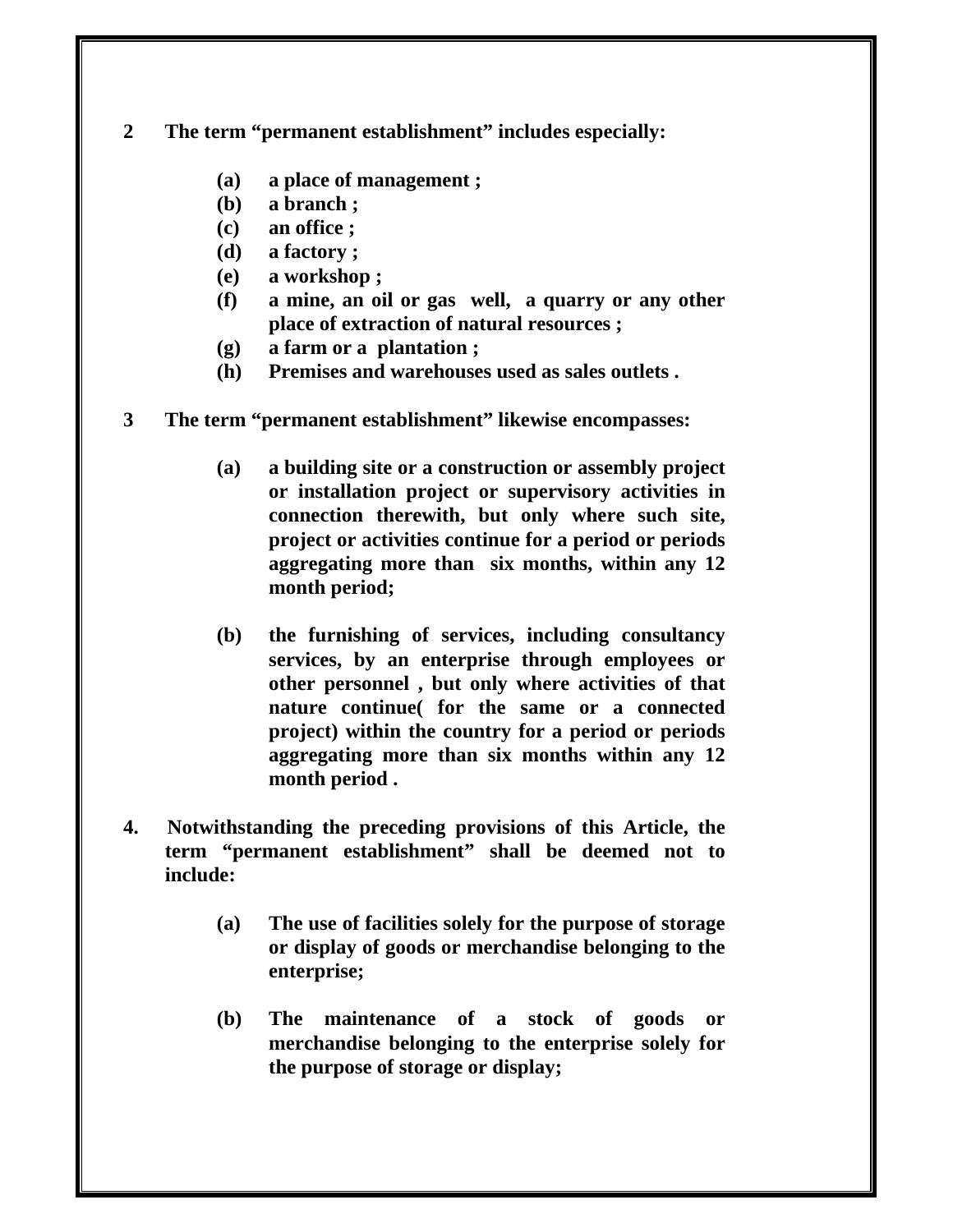- **(c) The maintenance of a stock of goods or merchandise belonging to the enterprise solely for the purpose of processing by another enterprise;**
- **(d) The maintenance of a fixed place of business solely for the purpose of purchasing goods or merchandise or of collecting information, for the enterprise;**
- **(e) The maintenance of a fixed place of business solely for the purpose of carrying on, for the enterprise, any other activity of a preparatory or auxiliary character;**
- **(f) The maintenance of a fixed place of business solely for any combination of activities mentioned in subparagraphs (a) to (e), provided that the overall activity of the fixed place of business resulting from this combination is of a preparatory or auxiliary character.**
- **5 Notwithstanding the provisions of paragraphs 1 and 2 , where a person , other than an agent of an independent status to whom paragraph 7 applies , is acting in a Contracting State on behalf of an enterprise of the other Contracting State, that enterprise shall be deemed to have a permanent establishment in the first-mentioned Contracting State in respect of any activities which that person undertakes for the enterprise, if the person has and habitually exercises in that State an authority to conclude contracts in the name of the enterprise, unless the activities of such person are limited to those mentioned in paragraph 4 which, if exercised through a fixed place of business, would not make this fixed place of business a permanent establishment under the provisions of that paragraph .**
- **6 Notwithstanding the preceding provisions of this Article , an insurance enterprise of a Contracting State shall - except in regard to re-insurance, be deemed to have a permanent establishment in the other Contracting State if it collects premiums in the territory of that other State or insures risks situated therein through a person other than an agent of an independent status to whom paragraph 7 applies.**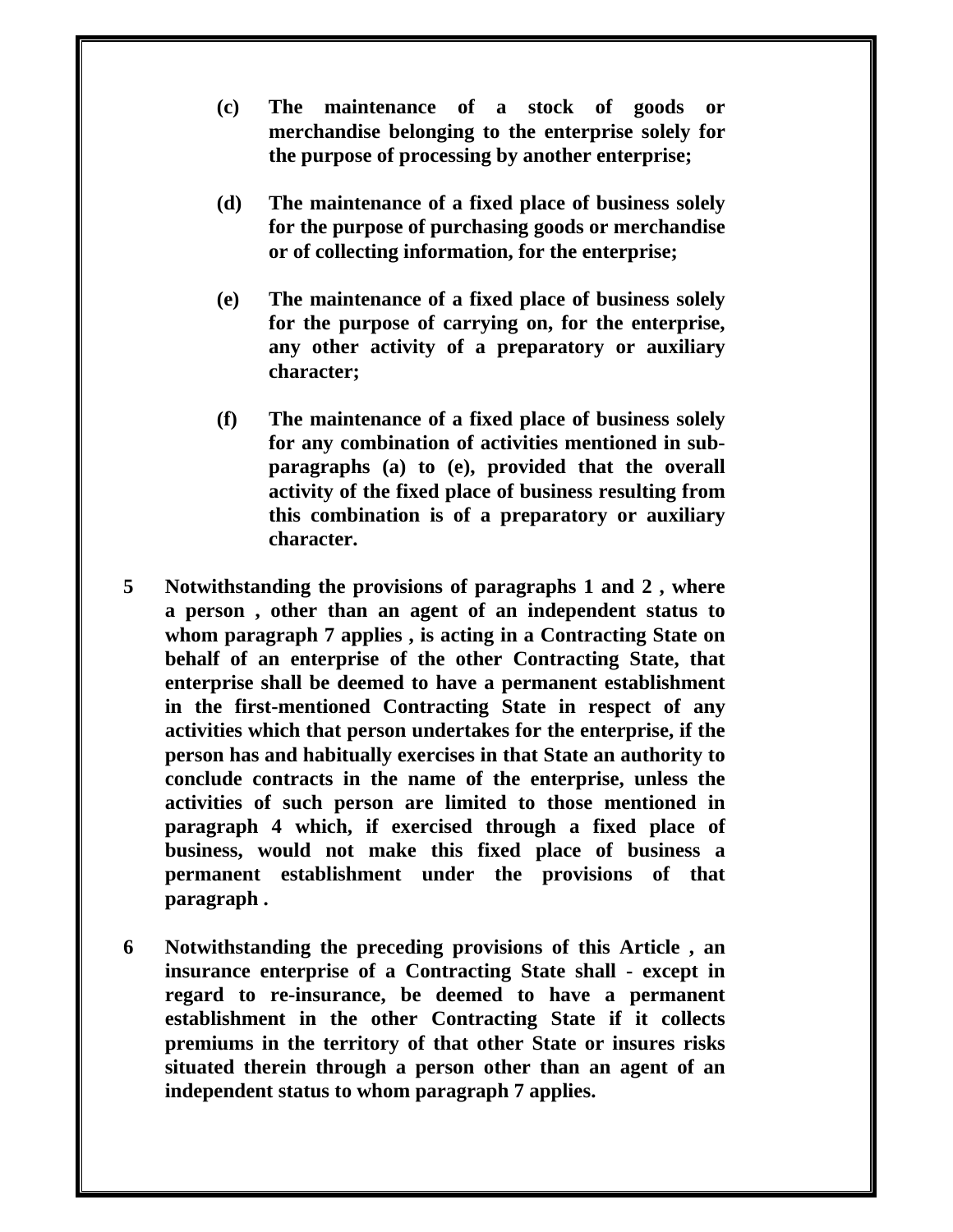- **7 An enterprise of a Contracting State shall not be deemed to have a permanent establishment in the other Contracting State merely because it carries on business in that other State through a broker, general commission agent or any other agent of an independent status, provided that such persons are acting in the ordinary course of their business. However, when the activities of such an agent are devoted wholly or almost wholly on behalf of that enterprise, he will not be considered an agent of an independent status within the meaning of this paragraph.**
- **8 The fact that a company which is a resident of a Contracting State controls or is controlled by a company which is a resident of the other Contracting State , or which carries on business in that other State (whether through a permanent establishment or otherwise), shall not of itself constitute either company a permanent establishment of the other.**

# **ARTICLE 6 INCOME FROM IMMOVABLE PROPERTY**

- **1 Income derived by a resident of a Contracting State from immovable property (including income from agriculture and forestry) situated in the other Contracting State may be taxed in that other State.**
- **2 The term "immovable property" shall have the meaning which it has under the law of the Contracting State in which the property in question is situated. The term shall in any case include property accessory to immovable property, livestock and equipment used in agriculture and forestry, rights to which the provisions of general law respecting landed property apply, usufruct of immovable property and rights to variable or fixed payments as consideration for the working of, or the right to work, mineral deposits, sources and other natural resources. Ships and aircraft shall not be regarded as immovable property.**
- **3 The provisions of paragraph 1 shall also apply to income derived from the direct use, letting, or use in any other form of immovable property.**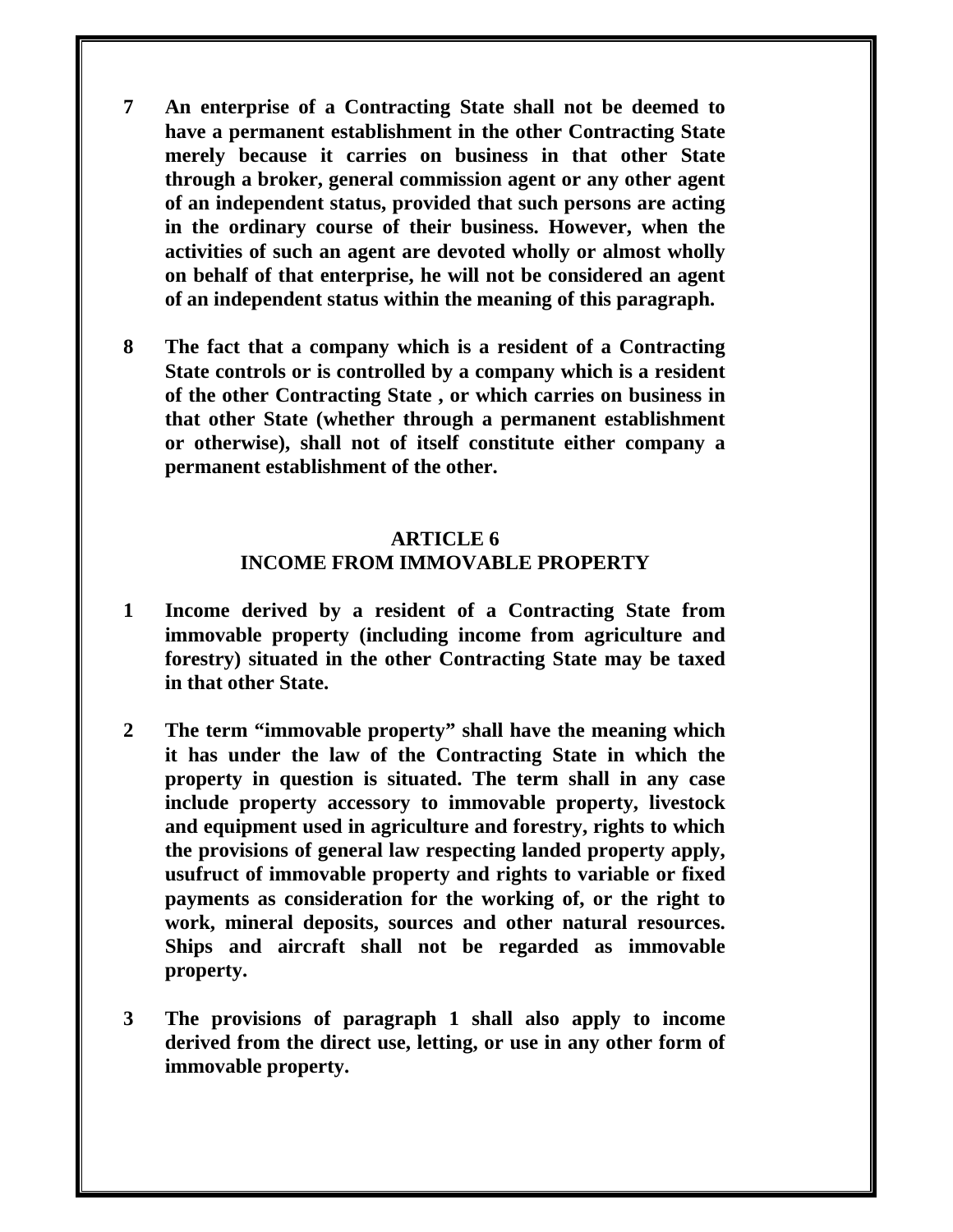**4 The provisions of paragraphs 1 and 3 shall also apply to the income from immovable property of an enterprise and to income from immovable property used for the performance of independent personal services.** 

# **ARTICLE 7 BUSINESS PROFITS**

- **1 The profits of an enterprise of a Contracting State shall be taxable only in that State unless the enterprise carries on business in the other Contracting State through a permanent establishment situated therein. If the enterprise carries on business as aforesaid, the profits of the enterprise may be taxed in the other State, but only so much of them as is attributable to that permanent establishment.**
- **2 Subject to the provisions of paragraph 3 , where an enterprise of a Contracting State carries on business in the other Contracting State through a permanent establishment situated therein, there shall in each Contracting State be attributed to that permanent establishment the profits which it might be expected to make if it were a distinct and separate enterprise engaged in the same or similar activities under the same or similar conditions and dealing wholly independently with the enterprise of which it is a permanent establishment.**
- **3 In the determination of the profits of a permanent establishment , there shall be allowed as deductions expenses which are incurred for the purposes of the business of the permanent establishment , including executive and general administrative expenses so incurred, whether in the State in which the permanent establishment is situated or elsewhere.**
- **4 No profits shall be attributed to a permanent establishment by reason of the mere purchase by that permanent establishment of goods or merchandise for the enterprise.**
- **5 Insofar as it has been customary in a Contracting State to determine the profits to be attributed to a permanent establishment on the basis of an apportionment of the total profits of the enterprise to its various parts, nothing in paragraph 2 shall preclude that Contracting State from**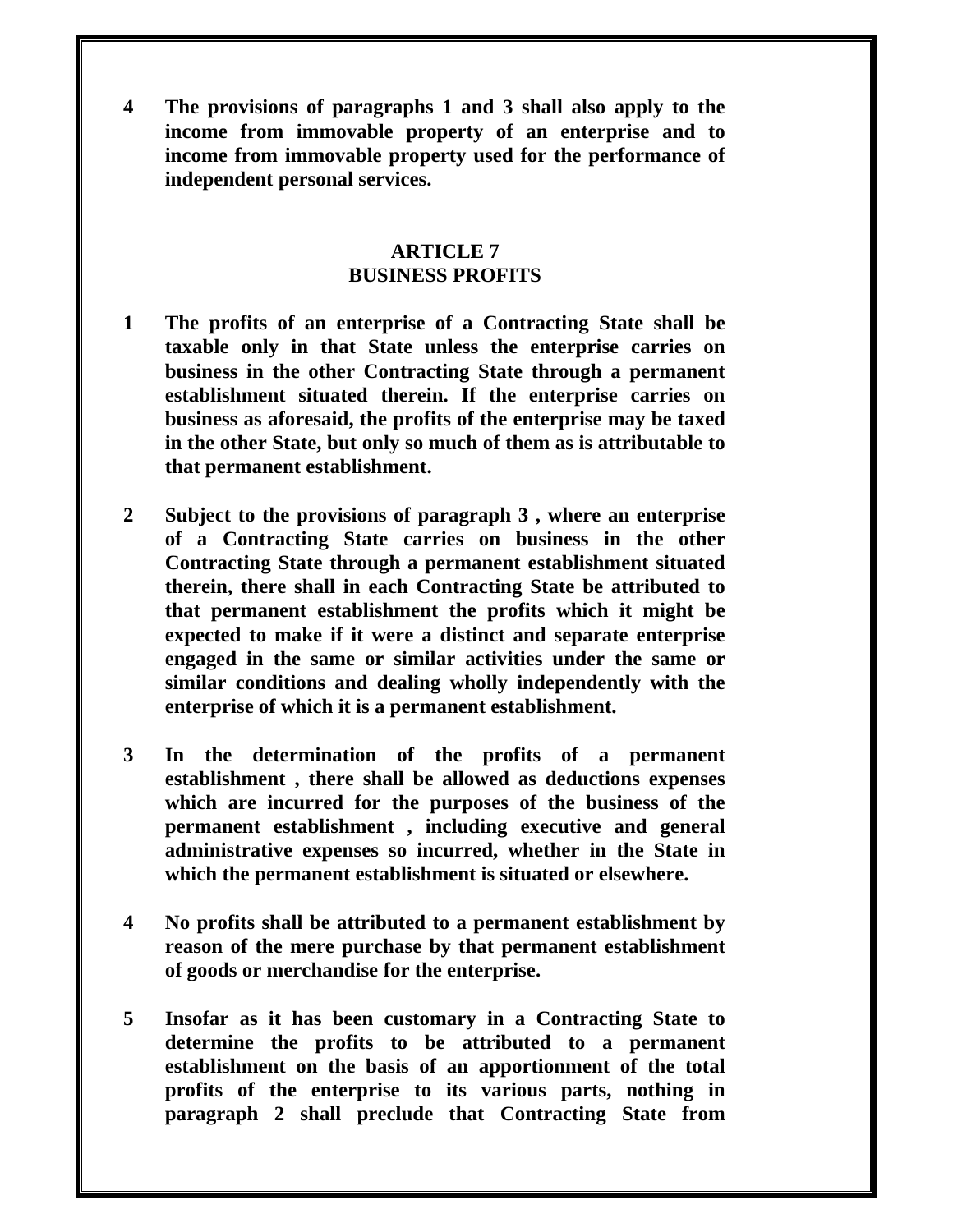**determining the profits to be taxed by such an apportionment as may be customary ; the method of apportionment adopted shall , however, be such that the result shall be in accordance with the principles contained in this Article .** 

- **6 For the purposes of the preceding paragraphs, the profits to be attributed to the permanent establishment shall be determined by the same method year by year, unless there is good and sufficient reason to the contrary.**
- **7 Where profits include items of income which are dealt with separately in other Articles of this Agreement, then the provisions of those Articles shall not be affected by the provisions of this Article.**

## **ARTICLE 8 SHIPPING AND AIR TRANSPORT**

- **1 Profits from the operation of ships or aircraft in international traffic shall be taxable only in the Contracting State in which the place of effective management of the enterprise is situated.**
- **2 If the place of effective management of a shipping enterprise is aboard a ship, then it shall be deemed to be situated in the Contracting State in which the home harbor of the ship is situated, or , if there is no such home harbor , in the Contracting State of which the operator of the ship is a resident .**
- **3 The provisions of paragraph 1 shall also apply to profits from the participation in a pool, a joint business or an international operating agency.**

#### **ARTICLE 9 ASSOCIATED ENTERPRISES**

- **1 Where** 
	- **(a) An enterprise of a Contracting State participates directly or indirectly in the management, control or**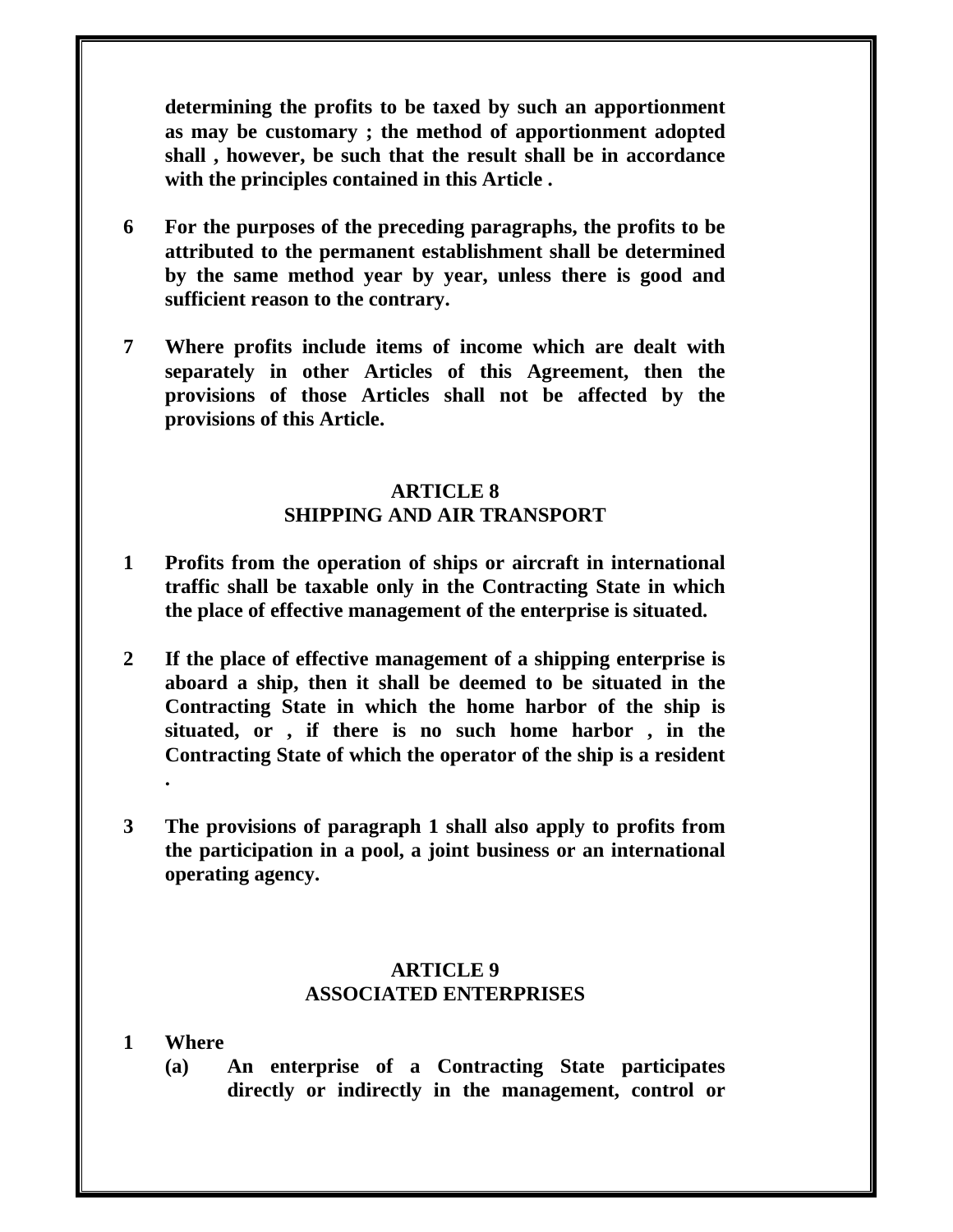**capital of an enterprise of the other Contracting State, or** 

**(b) The same persons participate directly or indirectly in the management, control or capital of an enterprise of a Contracting State and an enterprise of the other Contracting State,** 

> **and in either case conditions are made or imposed between the two enterprises in their commercial or financial relations which differ from those which would be made between independent enterprises, then any profits which would, but for those conditions, have accrued to one of the enterprises, but, by reason of those conditions, have not so accrued, may be included in the profits of that enterprise and taxed accordingly .**

- **2 Where a Contracting State includes in the profits of an enterprise of that State - and taxes accordingly - profits on which an enterprise of the other Contracting State has been charged to tax in that other State and the profits so included are profits which would have accrued to the enterprise of the firstmentioned State if the conditions made between the two enterprises had been those which would have been made between independent enterprises , then that other State shall make an appropriate adjustment to the amount of the tax charged therein on those profits. In determining such adjustment , due regard shall be had to the other provisions of this Agreement.**
- **3 A Contracting State shall not change the profits of an enterprise in the circumstances referred to in paragraph 1 after the expiry of the time limits provided in its national laws and, at any case, after five years from the end of the year in which the profits which would be subject to such change would have accrued to an enterprise of that State .**
- **4 The provisions of paragraphs 2 and 3 shall not apply in the case of fraud, willful default or neglect.**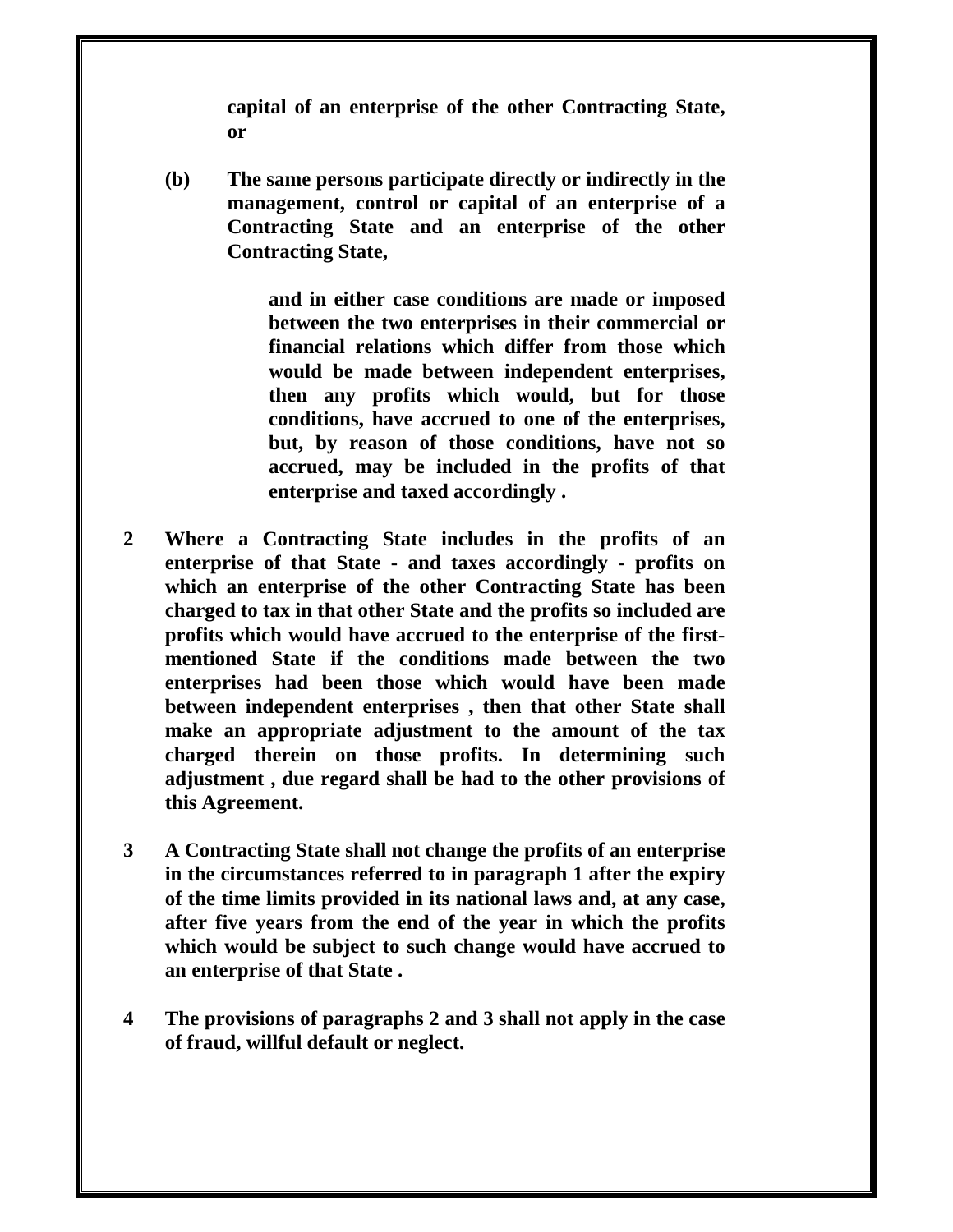## **ARTICLE 10 DIVIDENDS**

- **1 Dividends paid by a company which is a resident of a Contracting State to a resident of the other Contracting State may be taxed in that other State.**
- **2 However, such dividends may also be taxed in the Contracting State of which the company paying the dividends is a resident and according to the laws of that State, but if the recipient is the beneficial owner of the dividends the tax so charged shall not exceed 10 per cent of the gross amount of the dividends . The competent authorities of the Contracting States shall by mutual agreement settle the mode of application of this limitation. The provisions of this paragraph shall not affect the taxation of the company on the profits out of which the dividends are paid .**
- **3 The term "dividends" as used in this Article means income from shares of any kind, or other rights, not being debt-claims, participating in profits, as well as income from other corporate rights which is subjected to the same taxation treatment as income from shares by the laws of the State of which the company making the distribution is a resident.**
- **4 The provisions of paragraphs 1 and 2 shall not apply if the beneficial owner of the dividends, being a resident of a Contracting State, carries on business in the other Contracting State of which the company paying the dividends is a resident, through a permanent establishment situated therein, or performs in that other State independent personal services from a fixed base situated therein, and the holding in respect of which the dividends are paid is effectively connected with such permanent establishment or fixed base . In such case the provisions of Article 7 or Article 14, as the case may be, shall apply.**
- **5 Where a company which is a resident of a Contracting State derives profits or income from the other Contracting State , that other State may not impose any tax on the dividends paid by the company, except in so far as such dividends are paid to a resident of that other State or in so far as the holding in respect of which the dividends are paid is effectively connected with a permanent establishment or a fixed base situated in that other**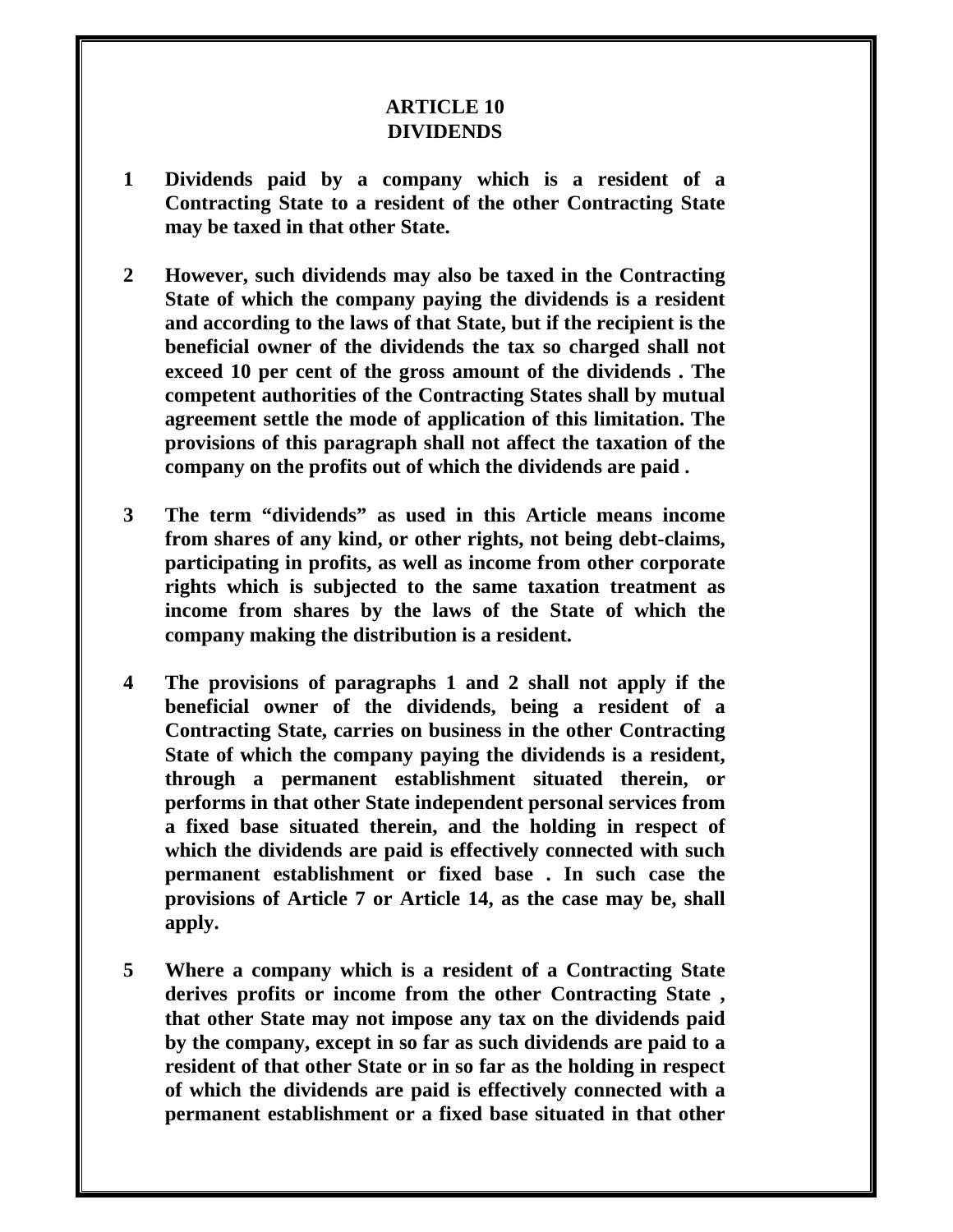**State, nor subject the company's undistributed profits to a tax on the company's undistributed profits, even if the dividends paid or the undistributed profits consist wholly or partly of profits or income arising in such other State.** 

# **ARTICLE 11 INTEREST**

- **1 Interest arising in a Contracting State and paid to a resident of the other Contracting State may be taxed in that other State.**
- **2 However, such interest may also be taxed in the Contracting State in which it arises and according to the laws of that State , but if the recipient is the beneficial owner of the interest the tax so charged shall not exceed 10 per cent of the gross amount of the interest. The competent authorities of the Contracting States shall by mutual agreement settle the mode of application of this limitation.**
- **3 The term "interest" as used in this Article means income from debt-claims of every kind, whether or not secured by mortgage and whether or not carrying a right to participate in the debtor's profits, and in particular, income from government securities and income from bonds or debentures, including premiums and prizes attaching to such securities, bonds or debentures.**
- **4 The provisions of paragraphs 1 and 2 shall not apply if the beneficial owner of the interest, being a resident of a Contracting State, carries on business in the other Contracting State in which the interest arises, through a permanent establishment situated therein, or performs in that other State independent personal services from a fixed base situated therein, and the debt-claim in respect of which the interest is paid is effectively connected with such permanent establishment or fixed base. In such case the provisions of Article 7 or Article 14, as the case may be, shall apply.**
- **5 Interest shall be deemed to arise in a Contracting State when the payer is that State itself, a political subdivision, a local authority or a resident of that State. Where, however, the person paying the interest, whether he is a resident of a**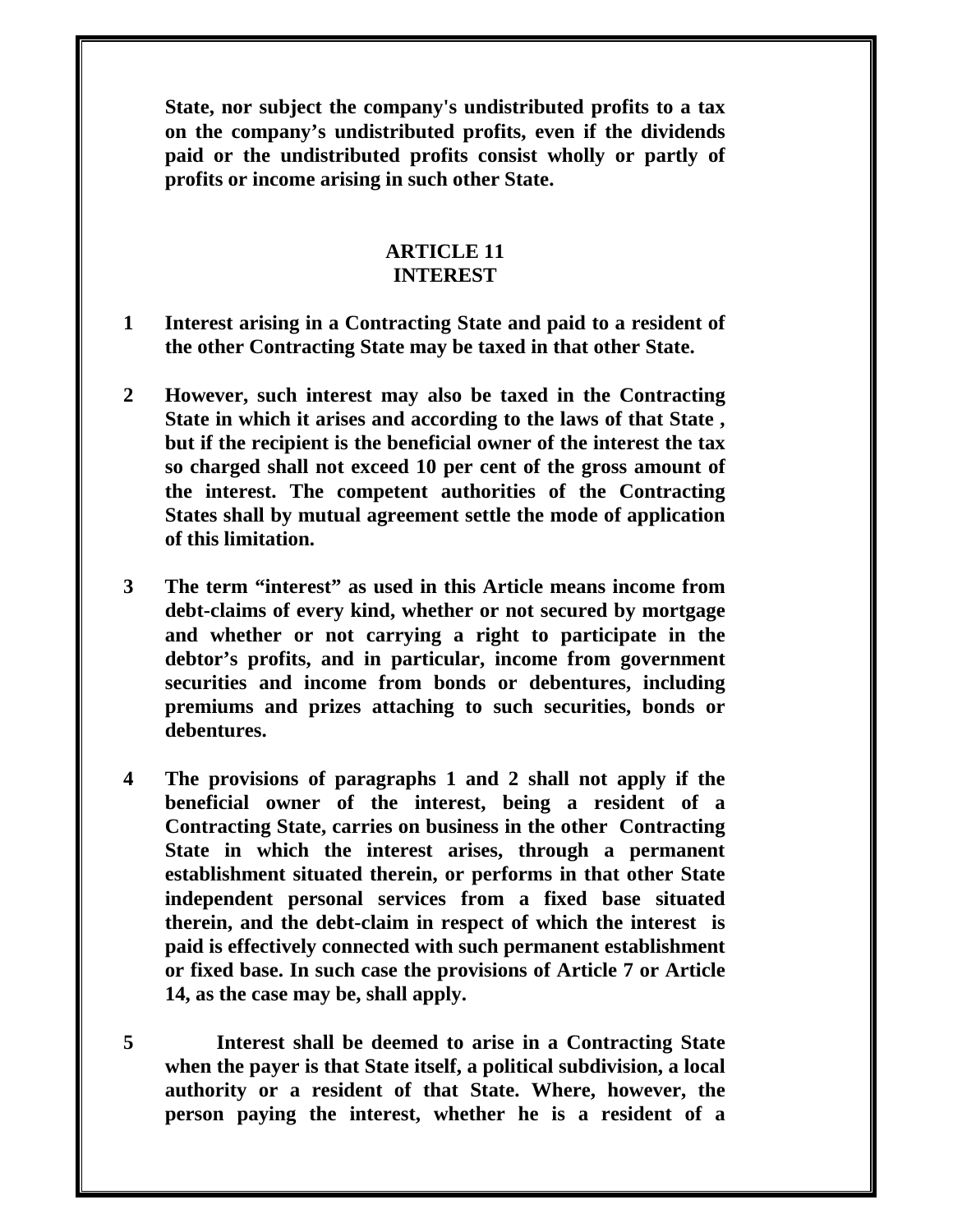**Contracting State or not, has in a Contracting State a permanent establishment or a fixed base in connection with which the indebtedness on which the interest is paid was incurred, and such interest is borne by such permanent establishment or fixed base, then such interest shall be deemed to arise in the State in which the permanent establishment or fixed base is situated .** 

**6 Where, by reason of a special relationship between the payer and the beneficial owner or between both of them and some other person, the amount of the interest, having regard to the debt-claim for which it is paid, exceeds the amount which would have been agreed upon by the payer and the beneficial owner in the absence of such relationship, the provisions of this Article shall apply only to the last-mentioned amount . In such case, the excess part of the payments shall remain taxable according to the laws of each Contracting State, due regard being had to the other provisions of this Agreement.** 

#### **ARTICLE 12 ROYALTIES**

- **1 Royalties arising in a Contracting State and paid to a resident of the other Contracting State may be taxed in that other State.**
- **2 However, such royalties may also be taxed in the Contracting State in which they arise and according to the laws of that State, but if the recipient is the beneficial owner of the royalties, the tax so charged shall not exceed 10 per cent of the gross amount of the royalties . The competent authorities of the Contracting States shall by mutual agreement settle the mode of application of this limitation.**
- **3 The term "royalties" as used in this Article means payments of any kind received as a consideration for the use of , or the right to use, any copyright of literary, artistic or scientific work including cinematograph films, or films or tapes used for radio or television broadcasting , any patent, trade mark, design or model, software, plan, secret formula or process, or for the use of , or the right to use, industrial, commercial, or scientific equipment, or for information concerning industrial, commercial or scientific experience.**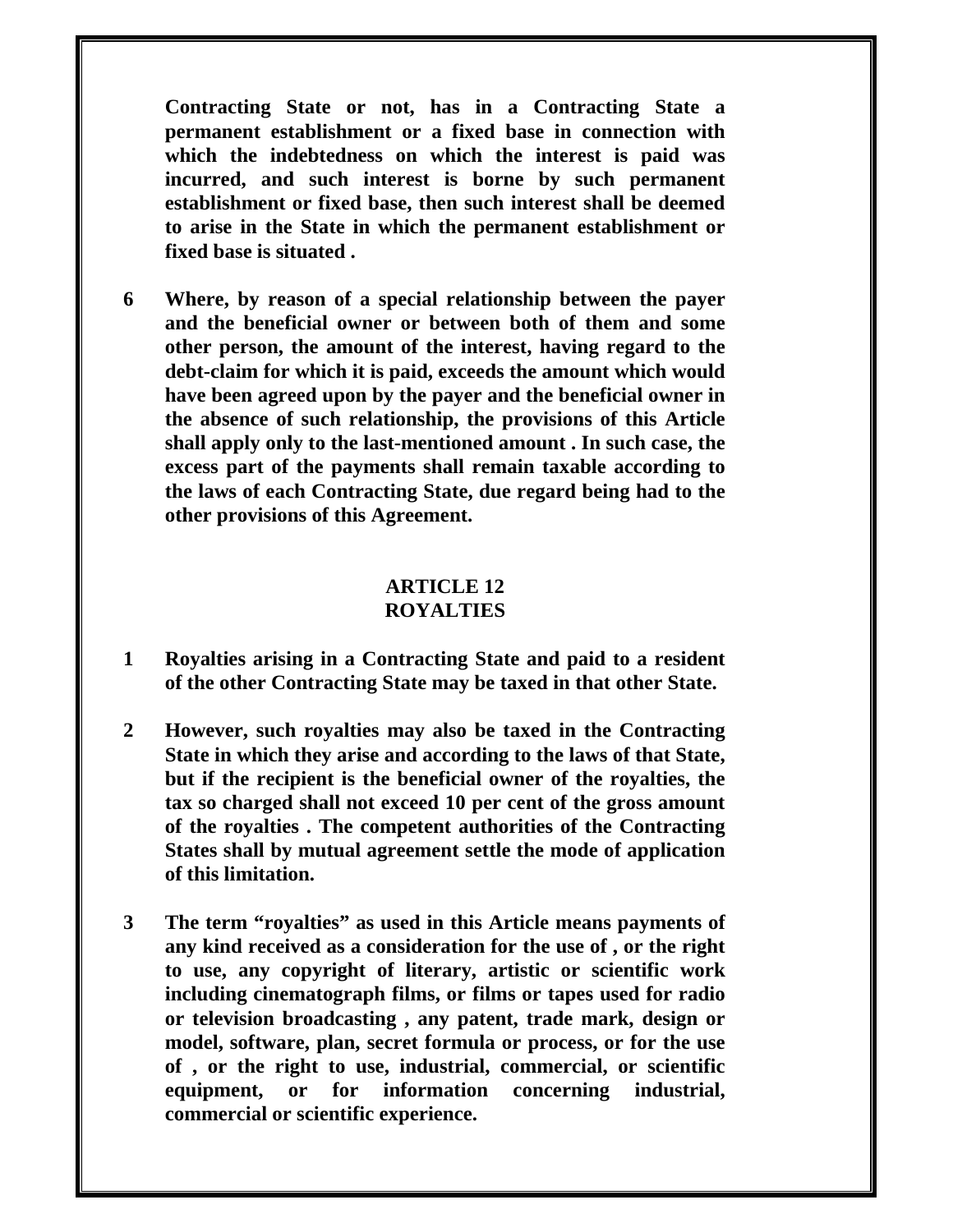- **4 The provisions of paragraphs 1 and 2 shall not apply if the beneficial owner of the royalties, being a resident of a Contracting State, carries on business in the other Contracting State in which the royalties arise, through a permanent establishment situated therein, or performs in that other State independent personal services from a fixed base situated therein, and the right or property in respect of which the royalties are paid is effectively connected with such permanent establishment or fixed base. In such case, the provisions of Article 7 or Article 14, as the case may be, shall apply.**
- **5 Royalties shall be deemed to arise in a Contracting State when the payer is that State itself, a political subdivision, a local authority or a resident of that State . Where, however, the person paying the royalties, whether he is a resident of a Contracting State or not, has in a Contracting State a permanent establishment or a fixed base in connection with which the liability to pay the royalties was incurred, and such royalties are borne by such permanent establishment or fixed base, then such royalties shall be deemed to arise in the Contracting State in which the permanent establishment or fixed base is situated .**
- **6 Where , by reason of a special relationship between the payer and the beneficial owner or between both of them and some other person, the amount of the royalties, having regard to the use, right or information for which they are paid, exceeds the amount which would have been agreed upon by the payer and the beneficial owner in the absence of such relationship, the provisions of this Article shall apply only to the last-mentioned amount. In such case, the excess part of the payments shall remain taxable according to the laws of each Contracting State, due regard being had to the other provisions of this Agreement.**

## **ARTICLE 13 CAPITAL GAINS**

**1 Gains derived by a resident of a Contracting State from the alienation of immovable property referred to in Article 6 and situated in the other Contracting State may be taxed in that other State.**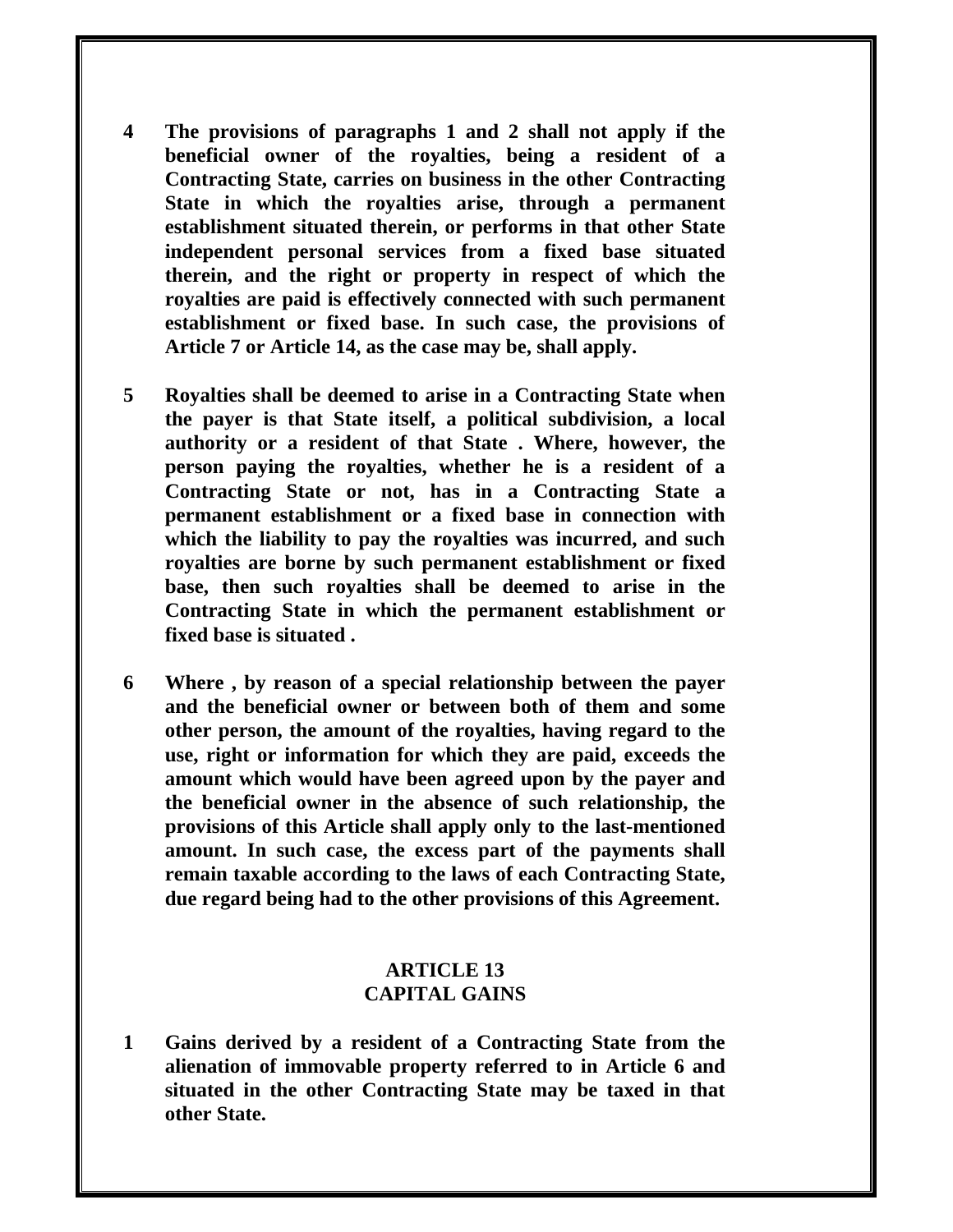- **2 Gains from the alienation of movable property forming part of the business property of a permanent establishment which an enterprise of a Contracting State has in the other Contracting State or of movable property pertaining to a fixed base available to a resident of a Contracting State in the other Contracting State for the purpose of performing independent personal services , including such gains from the alienation of such a permanent establishment (alone or with the whole enterprise) or of such fixed base, may be taxed in that other State.**
- **3 Gains from the alienation of ships or aircraft operated in international traffic or movable property pertaining to the operation of such ships or aircraft, shall be taxable only in the Contracting State in which the place of effective management of the enterprise is situated.**
- **4 Gains from the alienation of shares of the capital stock of a company the property of which consists directly or indirectly principally of immovable property situated in a Contracting State may be taxed in that Contracting State .**
- **5 Gains from the alienation of any property other than that referred to in preceding paragraphs of this Article may be taxed in the Contracting State where the income arises.**

## **ARTICLE 14 INDEPENDENT PERSONAL SERVICES**

- **1 Income derived by a resident of a Contracting State in respect of professional services or other activities of an independent character shall be taxable only in that State except in the following circumstances, when such income may also be taxed in the other Contracting State :** 
	- **(a) if he has a fixed base regularly available to him in the other Contracting State for the purpose of performing his activities; in that case, only so much of the income as is attributable to that fixed base may be taxed in that other Contracting State ; or**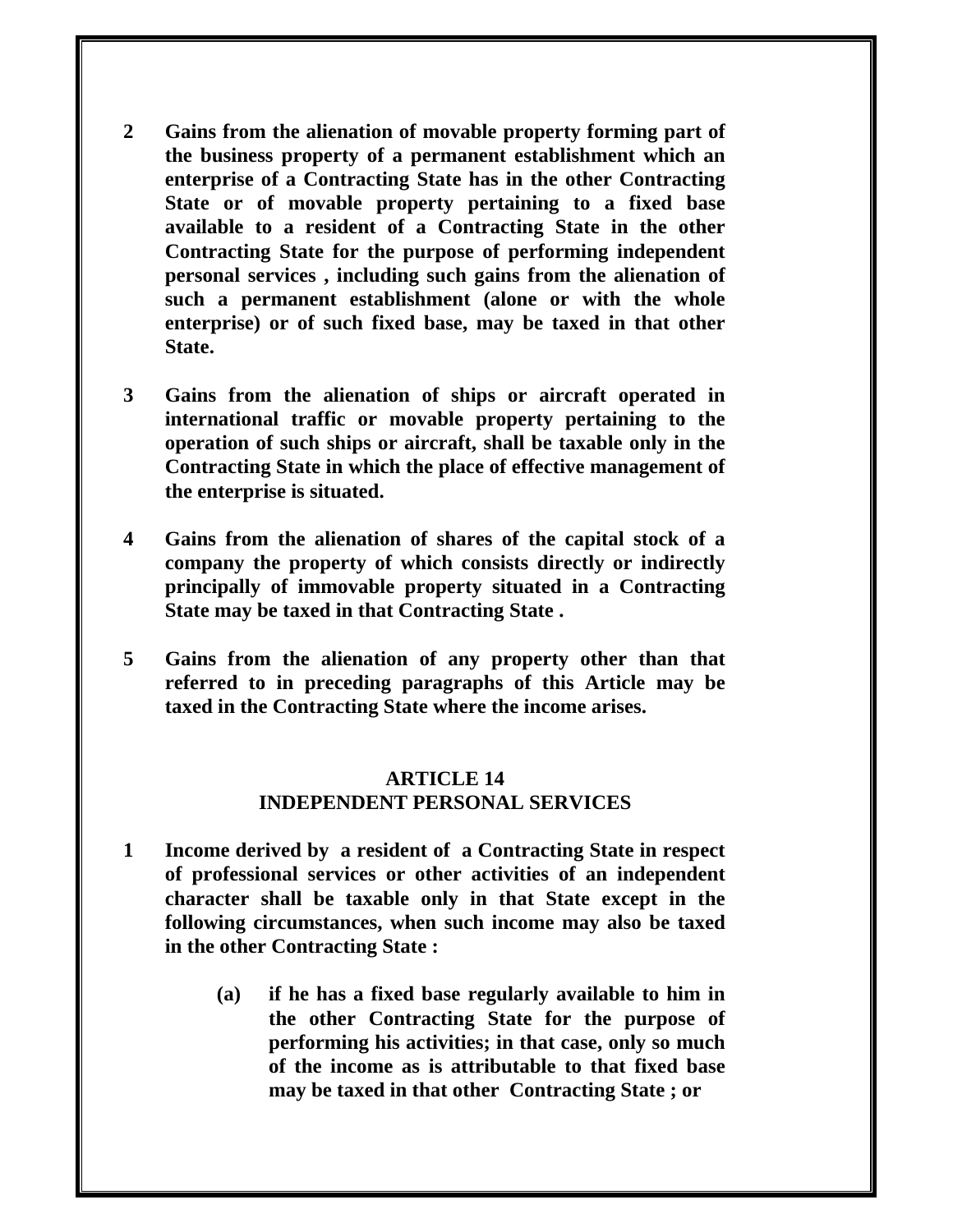- **(b) if his stay in the other Contracting State is for a period or periods amounting to or exceeding in the aggregate 183 days in the fiscal year concerned; in that case, only as so much of the income as is derived from his activities performed in that other State may be taxed in that other State .**
- **2 The term "professional services" includes especially independent scientific, literary, artistic, educational or teaching activities as well as the independent activities of physicians, lawyers, engineers, architects, dentists and accountants.**

## **ARTICLE 15 DEPENDENT PERSONAL SERVICES**

- **1 subject to the provisions of Articles 16, 18, 19, 20 and 21, salaries, wages and other similar remuneration derived by a resident of a Contracting State in respect of an employment shall be taxable only in that State unless the employment is exercised in the other Contracting State. If the employment is so exercised, such remuneration as is derived there from may be taxed in that other State.**
- **2 Notwithstanding the provisions of paragraph 1, remuneration derived by a resident of a Contracting State in respect of an employment exercised in the other Contracting State shall be taxable only in the first-mentioned State if all the following conditions are met :** 
	- **(a) The recipient is present in the other State for a period or periods not exceeding in the aggregate 183 days in the fiscal year concerned; and**
	- **(b) The remuneration is paid by, or on behalf of, an employer who is not a resident of the other State ; and**
	- **(c) The remuneration is not born by a permanent establishment or a fixed base which the employer has in the other State.**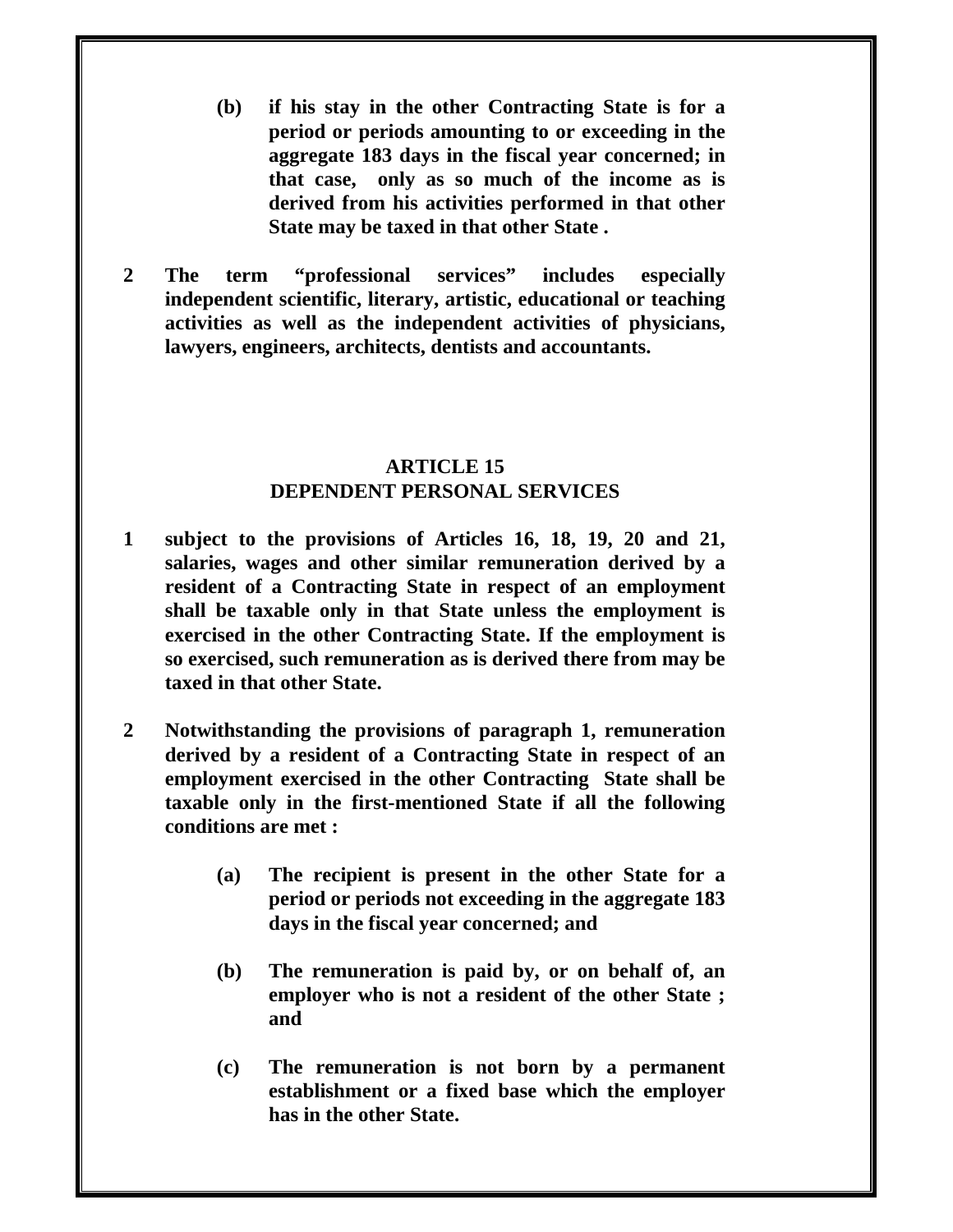**3 notwithstanding the preceding provisions of this Article, remuneration derived in respect of an employment exercised aboard a ship or aircraft operated in international traffic, may be taxed in the Contracting State in which the place of effective management of the enterprise is situated.** 

## **ARTICLE 16 DIRECTORS' FEES**

**Directors' fees and other similar payments derived by a resident of a Contracting State in his capacity as a member of the board of directors or any other similar organ of a company which is a resident of the other Contracting State may be taxed in that other State .** 

#### **ARTICLE 17 ARTISTES AND SPORTSMEN**

- **1 Notwithstanding the provisions of Articles 14 and 15 , income derived by a resident of a Contracting State as an entertainer, such as a theatre, motion picture, radio or television artiste, or a musician, or as a sportsman, from his personal activities as such exercised in the other Contracting State, may be taxed in that other State .**
- **2 Where income in respect of personal activities exercised by an entertainer or a sportsman in his capacity as such accrues not to the entertainer or sportsman himself but to another person, that income may, notwithstanding the provisions of Articles 7, 14 and 15, be taxed in the Contracting State in which the activities of the entertainer or sportsman are exercised .**

#### **ARTICLE 18 PENSIONS**

**Pensions and other similar remuneration arising in a Contracting State and paid to a resident of the other Contracting State in consideration of past employment shall be taxed only in that other State.**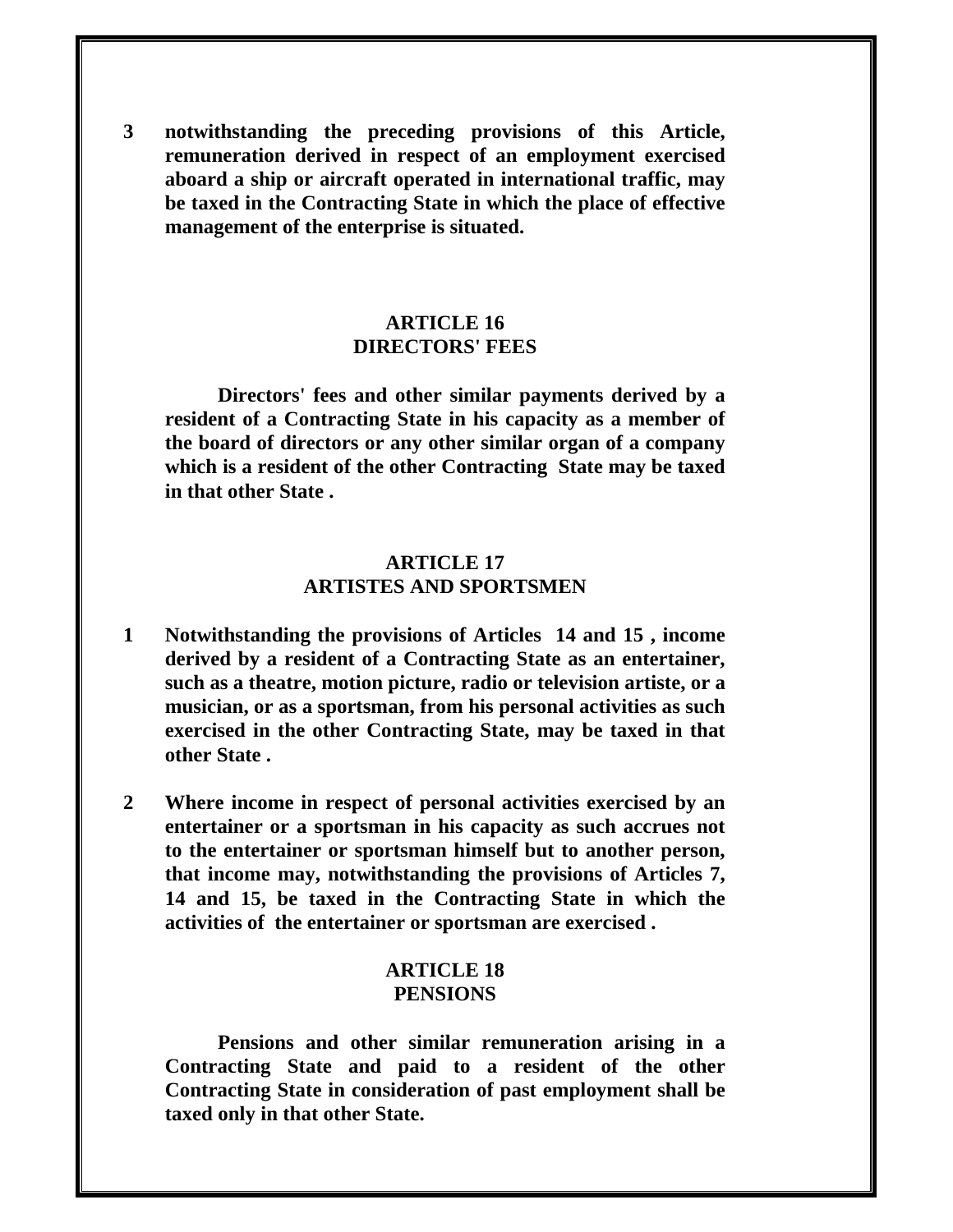## **ARTICLE 19 GOVERNMENT SERVICE**

- **1 (a) Remuneration, other than a pension, paid by or out of funds created by a Contracting State or a political subdivision or a local authority thereof to an individual in respect of services rendered to that State or subdivision or authority shall be taxable only in that State .** 
	- **(b) However, such remuneration shall be taxable only in the other Contracting State if the services are rendered in that other State and the individual is a resident of that other State who:** 
		- **( i ) is a national of that State ; or**
		- **(ii ) did not become a resident of that State solely for the purpose of rendering the services .**
- **2 The provisions of Articles 15, 16 and 18 shall apply to remuneration and pensions in respect of services rendered in connection with a business carried on by a Contracting State or a political subdivision or a local authority thereof.**

# **ARTICLE 20 PAYMENTS RECEIVED BY STUDENTS AND APPRENTICES**

 **A resident of a Contracting State who is temporarily present in the other Contracting State solely:** 

- **(a) As a student at a university, college or school ;**
- **(b) As a business or technical apprentice, or**
- **(c) As a recipient of a grant, allowance or award for the primary purpose of study or research from a religious, charitable, scientific or educational organization;**

**shall not be taxed in that other State for any payment or remuneration received for the purpose of his maintenance, education or training, provided that such**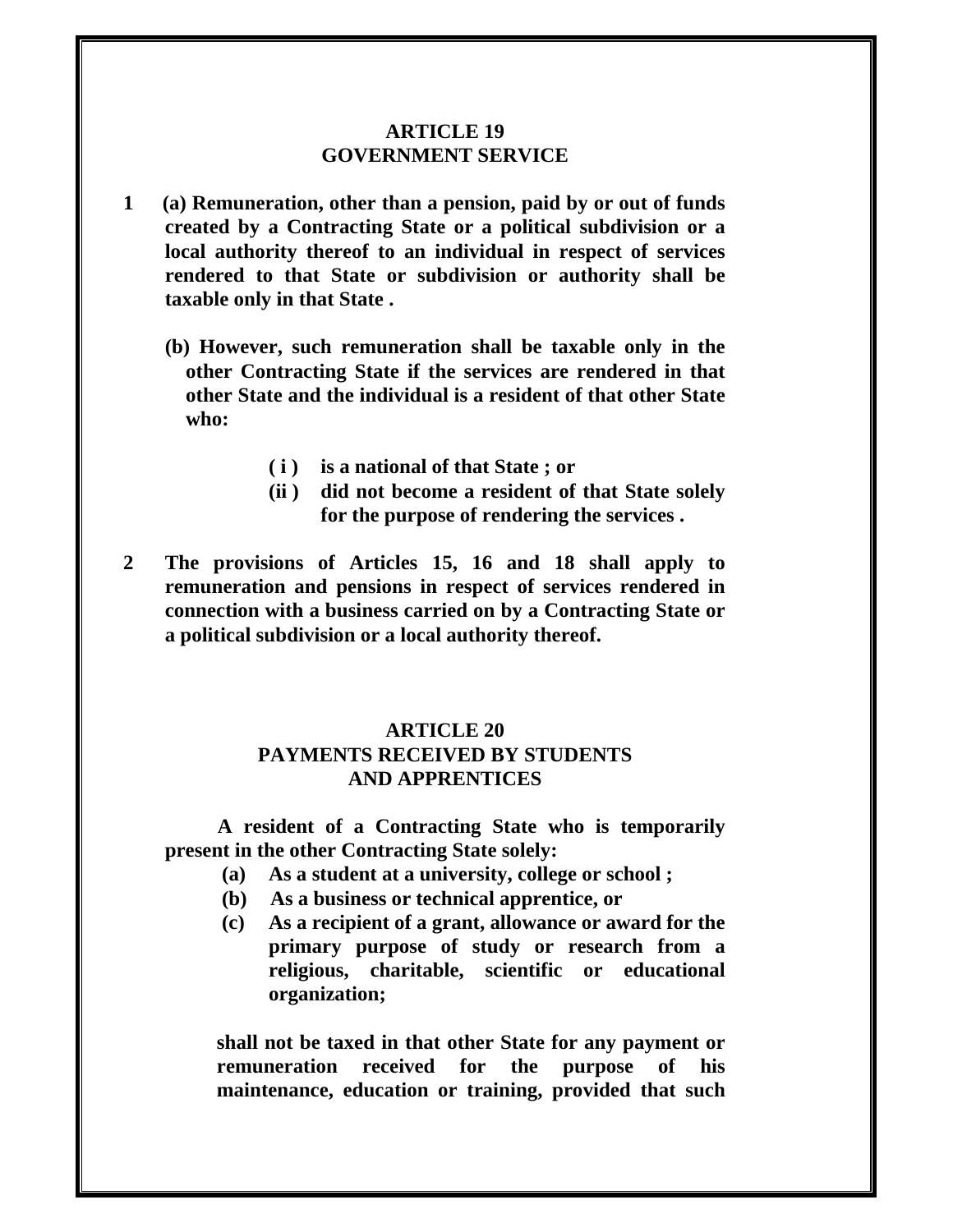**payments or remuneration arise from sources outside that other State.** 

## **ARTICLE 21 PROFESSORS, TEACHERS AND RESEARCHERS**

- **1 Where a resident of a Contracting State who, at the invitation of an university, college or other scientific institution in the other Contracting State, visits that other State solely for the purpose of teaching or scientific research for a period not exceeding two years shall not be taxed in that other State on his remuneration for such teaching or research, provided that such remuneration arise from sources outside that other State.**
- **2 The provisions of paragraph 1 shall not apply to remuneration derived in respect of research undertaken not in the public interest but primarily for the private benefit of a specific person or persons.**

# **ARTICLE 22 OTHER INCOME**

- **1 subject to the provisions of paragraph 2, items of income of a resident of a Contracting State, wherever arising, not dealt with in the foregoing Articles of this Agreement shall be taxable only in that State.**
- **2 However, if such income is derived by a resident of a Contracting State from sources in the other Contracting State, such income may also be taxed in the State in which it arises, and according to the law of that State.**

# **ARTICLE 23 CAPITAL**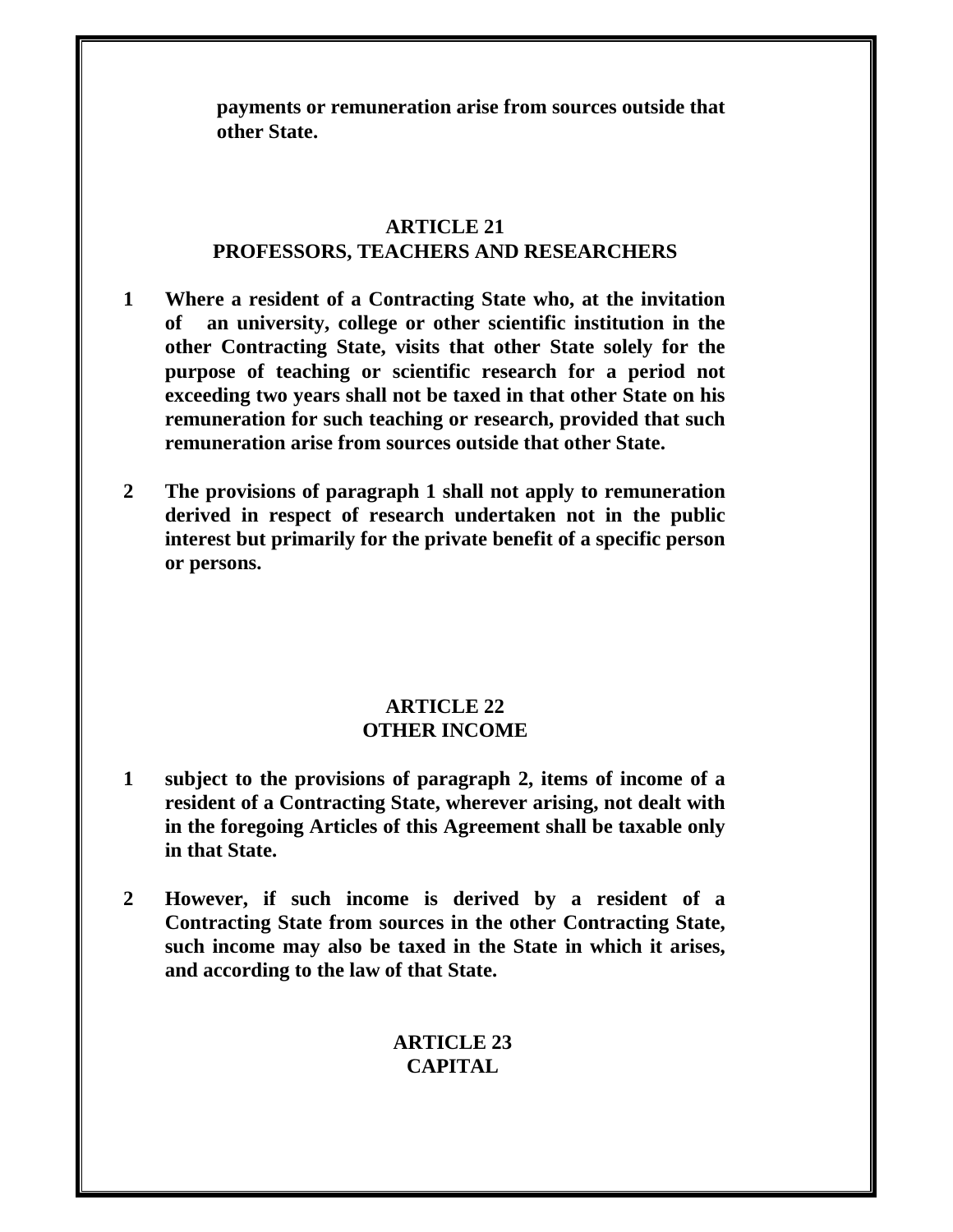- **1 Capital represented by immovable property referred to in Article 6, owned by a resident of a Contracting State and situated in the other Contracting State, may be taxed in that other State.** 
	- **2 Capital represented by movable property forming part of the business property of a permanent establishment which an enterprise of a Contracting State has in the other Contracting State or by movable property pertaining to a fixed base available to a resident of a contracting state in the other contracting state for the purpose of performing independent personal services, may be taxed in that other State .**
- **3 Capital represented by ships and aircraft operated in international traffic and by movable property pertaining to the operation of such ships and aircraft shall be taxable only in the Contracting State in which the place of effective management of the enterprise is situated.**
- **4 All other elements of capital of a resident of a Contracting State shall be taxable only in that State.**

## **ARTICLE 24 ELIMINATION OF DOUBLE TAXATION**

**1 Where a resident of a Contracting State derives income or owns capital, which in accordance with the provisions of this Agreement, may be taxed in the other Contracting State, the first-mentioned Contracting State shall allow as a deduction from the tax on the income or on the capital of that resident an amount equal to the income tax or capital tax paid in that other Contracting State . Such deduction shall not, however, exceed that part of the income tax or capital tax as computed before the deduction is given, which is attributable, as the case may be, to the income or the capital which may be taxed in that other Contracting State .**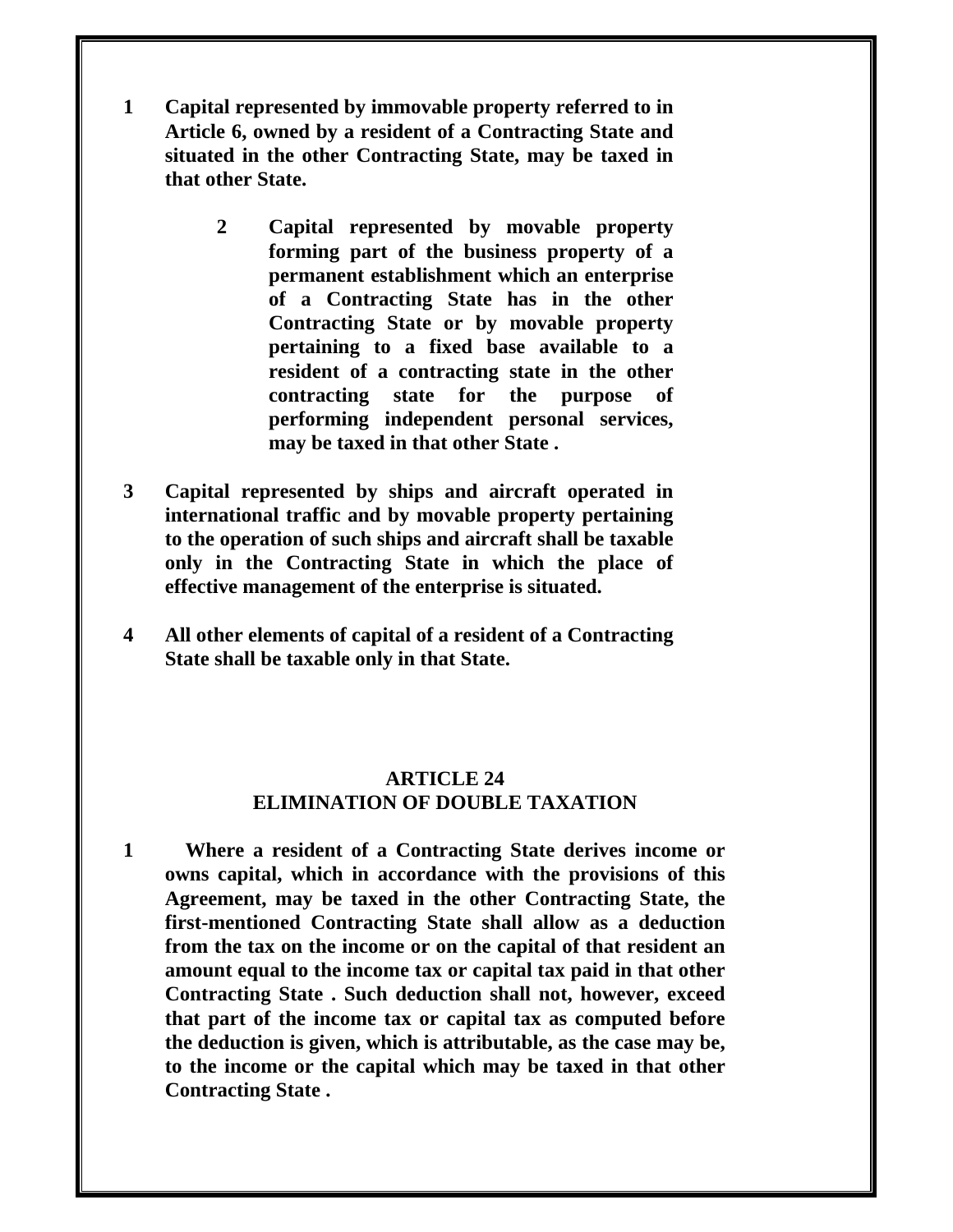**2 Where, in accordance with any provision of this Agreement income derived or capital owned by a resident of a Contracting State is exempted from tax in that Contracting State, such State may nevertheless, in calculating the amount of tax on the remaining income or capital of a such resident, take into account the exempted income or capital .** 

# **ARTICLE 25 NON-DISCRIMINATION**

- **1 Nationals of a Contracting State shall not be subjected in the other Contracting State to any taxation or any requirement connected therewith, which is other or more burdensome than the taxation and connected requirements to which nationals of that other Contracting State in the same circumstances are or may be subjected .**
- **2 The taxation on a permanent establishment which an enterprise of a Contracting State has in the other Contracting State shall not be less favorably levied in that other Contracting State than the taxation levied on enterprises of that other State carrying on the same activities.**
- **3 Nothing in this Article shall be construed as obliging a Contracting State to grant to residents of the other Contracting State any personal allowances, relief and reductions for taxation purposes on account of civil status or family responsibilities which it grants to its own residents.**
- **4 Enterprises of a Contracting State, the capital of which is wholly or partly owned or controlled, directly or indirectly, by one or more residents of the other Contracting State, shall not be subjected in the first-mentioned State to any taxation or any requirement connected therewith which is other or more burdensome than the taxation and connected requirements to which other similar enterprises of the first-mentioned State are or may be subjected.**

# **ARTICLE 26 MUTUAL AGREEMENT PROCEDURE**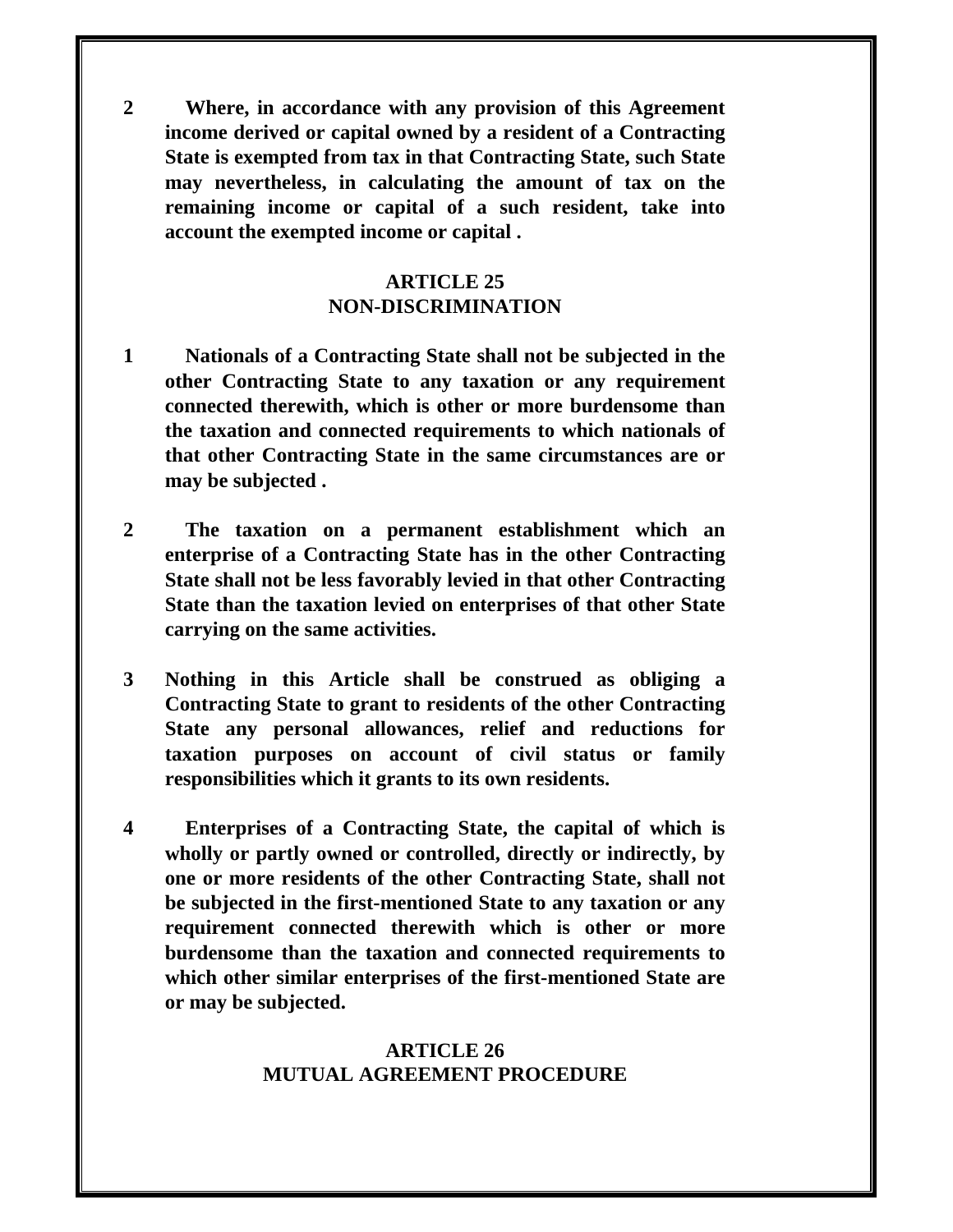- **1 Where a person considers that the actions of one or both of the Contracting States result or will result for him in taxation not in accordance with the provisions of this Agreement, he may, irrespective of the remedies provided by the domestic law of those States, present his case to the competent authority of the Contracting State of which he is a resident or, if his case comes under paragraph 1 of Article 25, to that Contracting State of which he is a national . The case must be presented within three years from the first notification of the action resulting in taxation not in accordance with the provisions of this Agreement.**
- **2 The competent authority shall endeavor, if the objection appears to it to be justified and if it is not itself able to arrive at a satisfactory solution, to resolve the case by mutual agreement with the competent authority of the other Contracting State, with a view to the avoidance of taxation which is not in accordance with the Agreement .**
- **3 The competent authorities of the Contracting States shall endeavor to resolve by mutual Agreement any difficulties or doubts arising as to the interpretation or application of the Agreement. They may also consult together for the elimination of double taxation in cases not provided for in the Agreement.**
- **4 A Contracting State shall not , after the expiry of the time limits provided in its national laws and, in any case , after five years from the end of the taxable period in which the income connected has accrued , increase the tax base of a resident of either of the Contracting States by including therein items of income which have also been charged to tax in the other Contracting State . This paragraph shall not apply in the case of fraud, willful default or neglect.**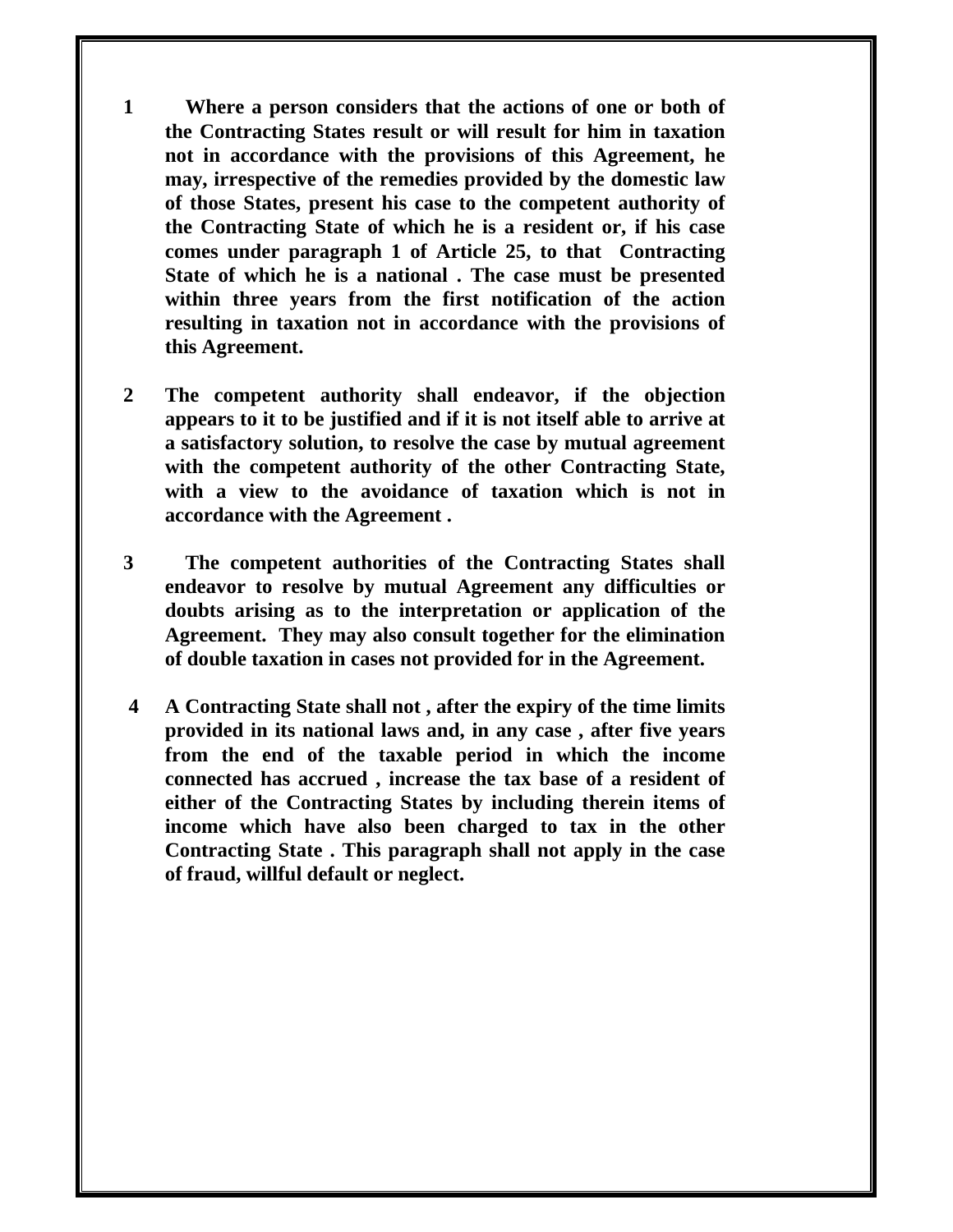#### **ARTICLE 27**

#### **EXCHANGE OF INFORMATION**

**1 The competent authorities of the Contracting States shall exchange such information as is necessary for carrying out the provisions of this Agreement or of the domestic laws of the Contracting States concerning taxes covered by the Agreement, in so far as the taxation there under is not contrary to the Agreement in particular for the prevention of fraud or evasion of such taxes. The exchange of information is not restricted by Article 1. Any information received by a Contracting State shall be treated as secret in the same manner as information obtained under the domestic laws of that State. However , if the information is originally regarded as secret in the transmitting State it shall be disclosed only to persons or authorities ( including Courts and administrative bodies) involved in the assessment or collection of, the enforcement or prosecution in respect of, or the determination**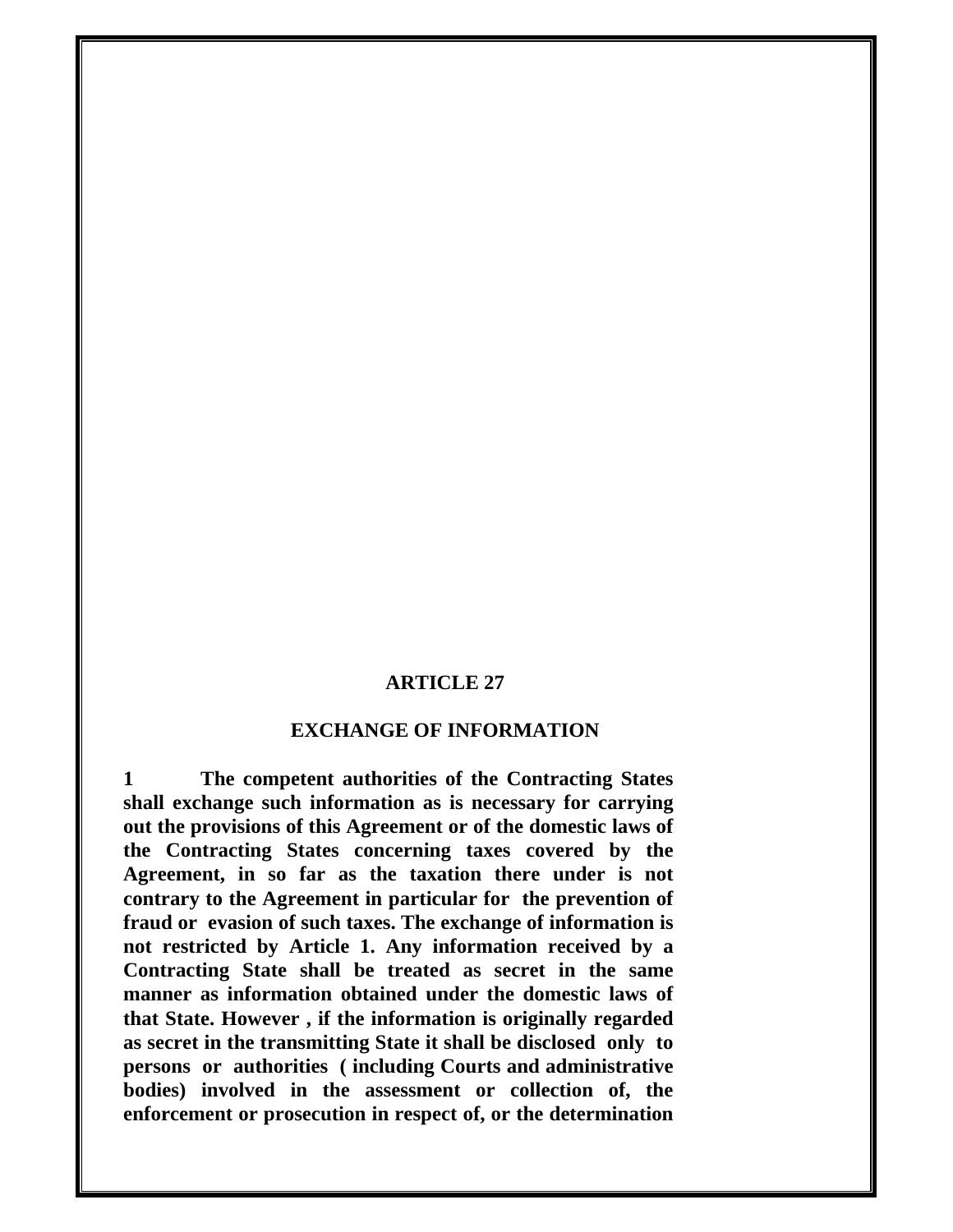**of appeals in relation to, the taxes which are the subject of the Agreement. Such persons or authorities shall use the information only for such purposes but may disclose the information in public court proceedings or in judicial decisions.** 

- **2 In no case shall the provisions of paragraph 1 be construed so as to impose on a Contracting State the obligation:** 
	- **(a) To carry out administrative measures at variance with the laws and administrative practice of that or of the other Contracting State;**
	- **(b) To supply information which is not obtainable under the laws or in the normal course of the administration of that or of the other Contracting State;**
	- **(c) to supply information which would disclose any trade, business, industrial, commercial or professional secret or trade process, or information, the disclosure of which would be contrary to public policy ( order public ).**

#### **ARTICLE 28**

#### **DIPLOMATIC AGENTS AND CONSULAR OFFICERS**

 **Nothing in this Agreement shall affect the fiscal privileges of diplomatic agents or consular officers under the general rules of international law or under the provisions of special agreements.** 

#### **ARTICLE 29 MISCELLANEOUS RULES**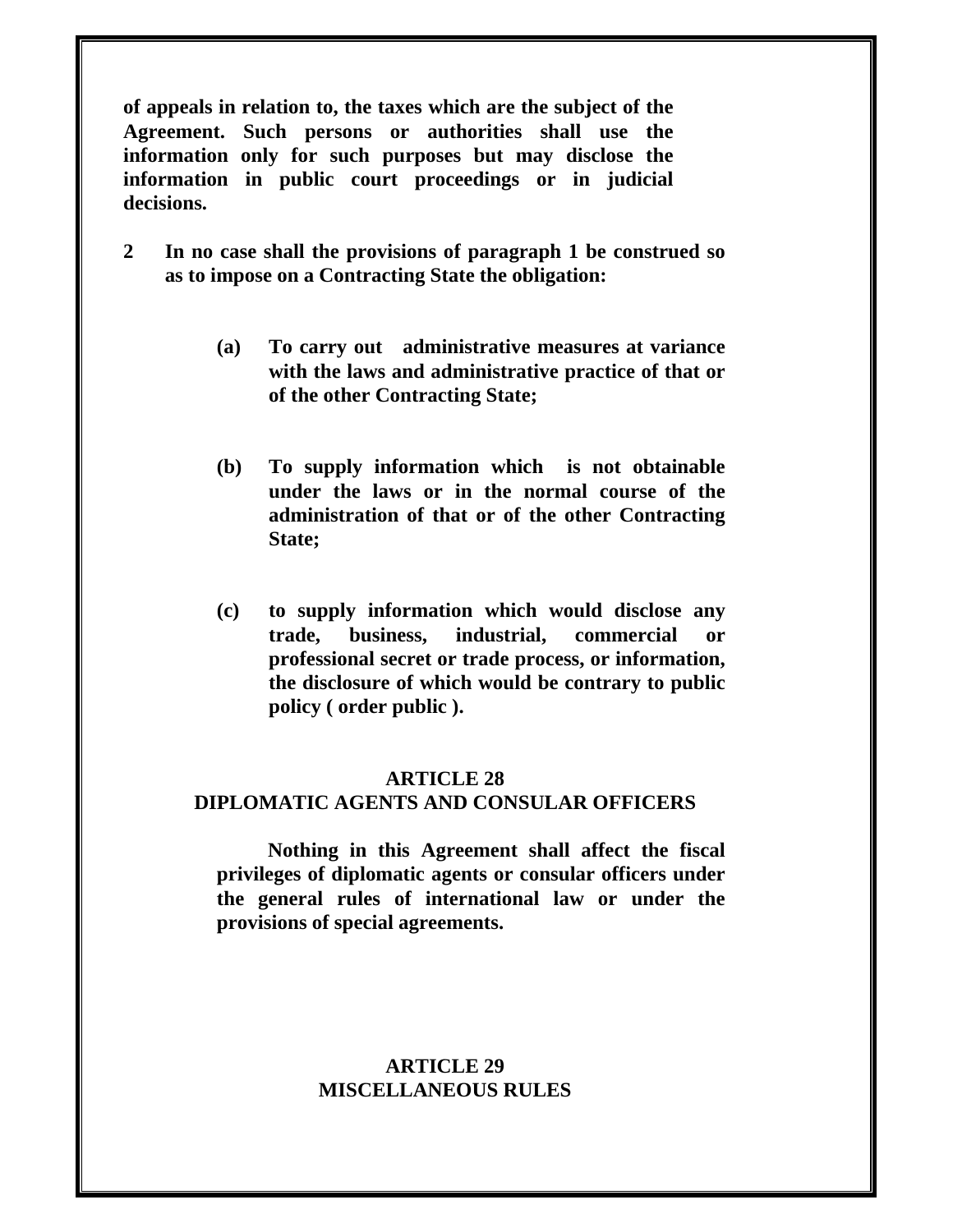- **1 Subject to the provisions of Article 25, this Agreement shall not be construed to restrict in any manner any exemption, deduction, credit, or other allowance now or hereafter accorded:** 
	- **(a) By the laws of a Contracting State in the determination of the tax imposed by that State, or**
	- **(b) By any other Agreement entered into by a Contracting State.**
- **2 Nothing in the Agreement shall be construed as preventing the application of the provisions of the domestic law of each Contracting State concerning the taxation of income of persons in respect of their participation in nonresident companies or concerning fiscal evasion.**
- **3 The competent authorities of the Contracting States may communicate with each other directly for the purpose of applying the Agreement.**

# **ARTICLE 30 ENTRY INTO FORCE**

- **1 This Agreement shall enter into force on the date of the exchange of the last notification confirming the completion of the legal procedures necessary to its entry into force in the two Contracting State.**
- **2 After the entry into force of this Agreement its provisions shall have effect for the first time:** 
	- **(a) in respect of tax withheld at the source, on amounts paid or credited on or after the first day of January in the calendar year following that in which the Agreement enters into force ; and**
	- **(b) in respect of other taxes, for taxation years beginning on or after the first day of January in the calendar year following that in which the Agreement enters into force.**

## **ARTICLE 31 TERMINATION**